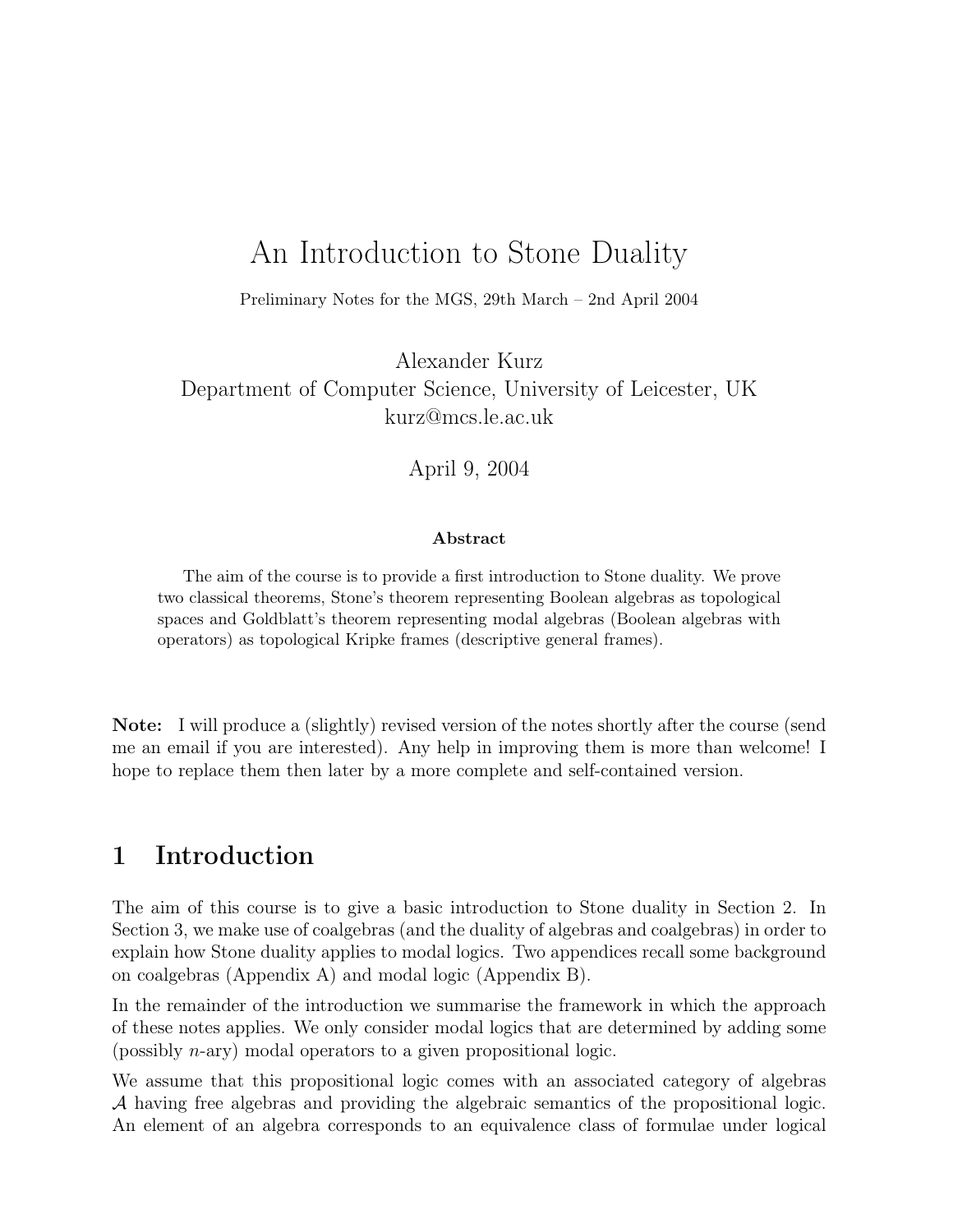equivalence. For example, for classical propositional logic  $A$  will be the category  $BA$  of Boolean algebras.

We also assume that there is a category  $\mathcal X$  of spaces X providing a set-based semantics of the propositional logic in which formulae correspond to subsets of  $X$ . Algebraic and set-based semantics are related by two (contravariant) functors

$$
\mathcal{X} \xrightarrow[S]{P} \mathcal{A}
$$

P assigns to a space X the algebra of predicates over  $X$ ;  $PX$  can also be understood as the logic of X. S assigns to an algebra A its space of points.  $SA$  can be understood as the canonical model of the logic A. The elements of A correspond to subsets of (ie predicates over) SA and the points of SA are given by certain complete theories ('states of affairs') of A.

That  $X$  and  $A$  are dual categories means that PS and SP are (up to natural isomorphism) the identities. Examples of such Stone dualities are given by the pairs of categories described informally by (sets, complete atomic Boolean algebras), (Stone spaces, Boolean algebras), (sober spaces, spatial frames), (spectral spaces, bounded distributive lattices), see eg [19, 2] for details and more examples.

Important for us is that, in logical terms, Stone duality implies the following three properties:

- the logic is sound
- the logic is complete
- the logic is expressive, or, equivalently, the semantic is fully abstract

The picture can be extended from categories  $\mathcal X$  and  $\mathcal A$  to endofunctors on these categories. Suppose we have a functor T on a category  $\mathcal{X}$ . We say that the functor L on  $\mathcal{A}$  is the Stone dual of  $T$  if the diagram

$$
\begin{array}{ccc}\n\mathcal{X} & \xrightarrow{P} & \mathcal{A} \\
T & & \downarrow L \\
\mathcal{X} & \xrightarrow{P} & \mathcal{A}\n\end{array}
$$

commutes (up to natural isomorphism).

In that case, the categories of L-algebras and T-coalgebras are also dual. Here, L encodes the modal operators and their axiomatisation of a modal logic built on top of the propositional logic corresponding to  $A$ . T-coalgebras provide the canonical transition system semantics for this modal logic. As above, due to the duality, one immediately obtains soundness, completeness, and full abstraction.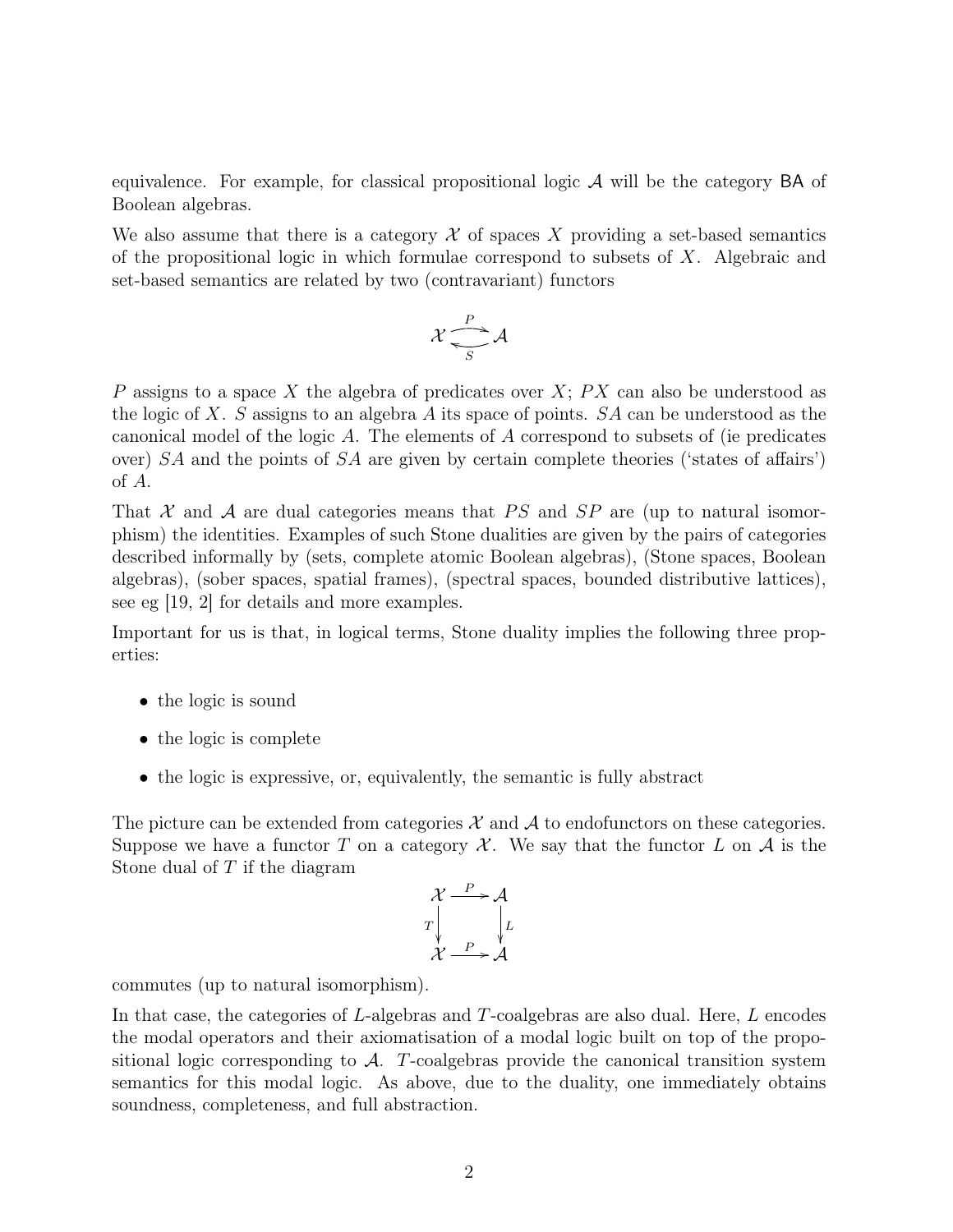### Literature

Stone duality was introduced by Stone [36]. The application of Stone duality to modal logic goes back to J'onsson and Tarski [20, 21] and then Goldblatt [14]. The idea of relating type constructors on algebras (see the  $L$  above) and topological spaces (see the  $T$  above) is from Abramsky's Domain Theory in Logical Form [1].

Compared to [1], the approach of Section 3 is a simplification in the sense that it only deals with endofunctors T (thus excluding function space) and a generalisation in that it works for a larger class of topological spaces. Moreover, the models we are interested in are not only solutions to recursive domain equations (final coalgebras) but any coalgebras. Compared to [14], we use the duality of algebras and coalgebras to lift the Stone duality from Boolean logic to modal logic.

The main reference for Stone duality is Johnstone's book on Stone Spaces [19] which also provides detailed historical information. The handbook article [2] covers the topic from the point of view of domain theory.

I know of three introductory textbooks on the subject, all of which I find very helpful and complementing each other: Vickers [39], Davey and Priestley [11], Brink and Rewitzky [8]. A further interesting source is Bonsangue's thesis [7] which extends the duality between sober spaces and spatial frames to a duality for all T0-spaces and discusses applications to the semantics of programming languages.

My own interest in the subject is motivated by investigating the relationship between coalgebras and modal logic. The standard reference on coalgebras is Rutten's [33]. Recent textbooks on modal logic include [9, 22, 6]. Coalgebras and modal logic has attracted the attention of several researcher, see Moss [29] for the original paper and eg [32, 18, 4, 31, 16, 10] for further work. The course notes [26] provide an introduction and overview. [25, 30, 24, 27] is recent work building on the ideas explained in Section 3.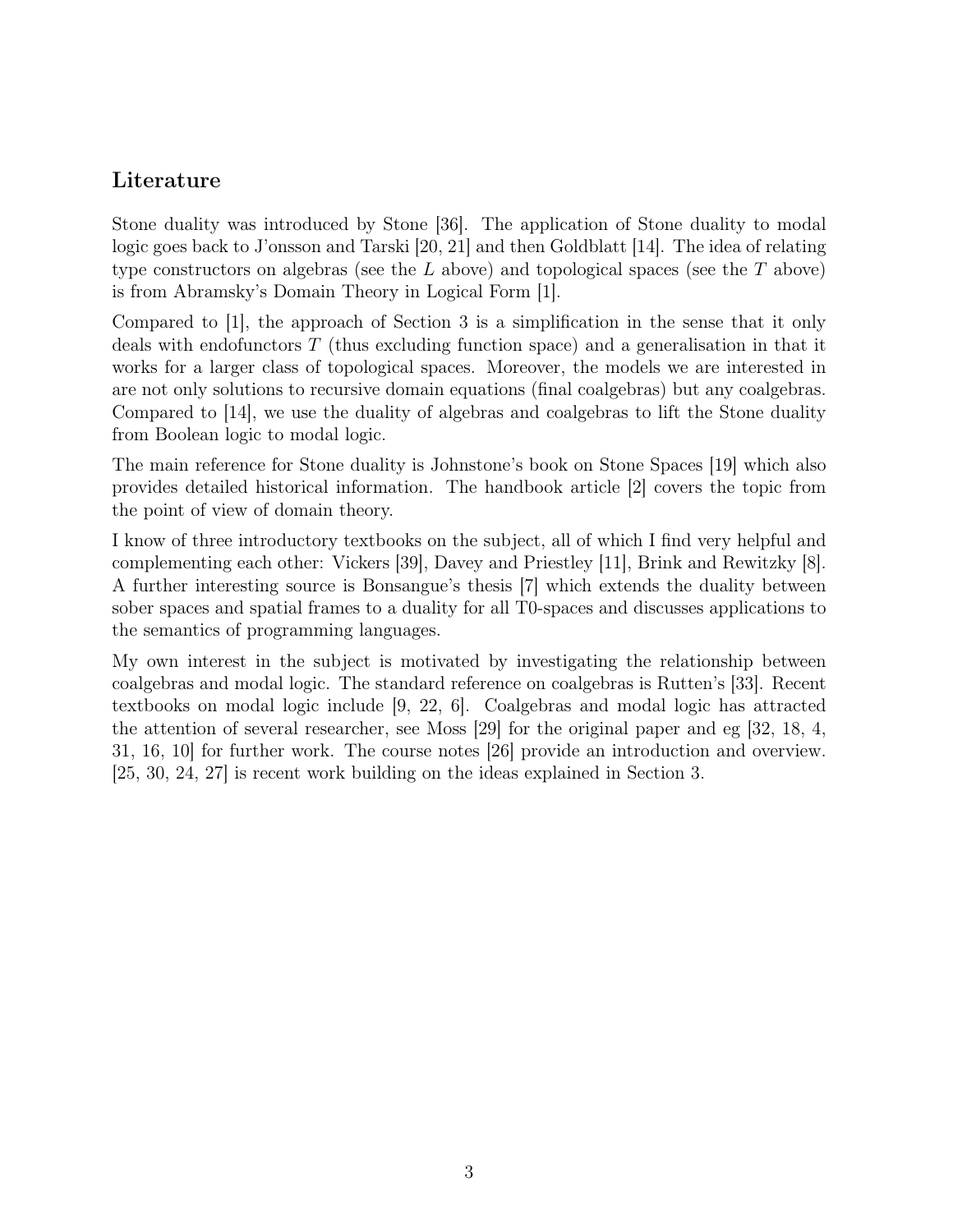## 2 Stone Duality

### 2.1 Representation of Boolean Algebras

Definition 2.1 (Distributive lattices, Boolean algebras). A lattice has constants 0, 1 and binary operators  $\vee$ ,  $\wedge$ . Each of  $\vee$ ,  $\wedge$  is associative, commutative and idempotent, and 0, 1 are the neutral elements for ∨, ∧, respectively. Moreover,

$$
a \vee (a \wedge b) = a \qquad a \wedge (a \vee b) = a
$$

A lattice is distributive if it satisfies

$$
a \wedge (b \vee c) = (a \wedge b) \vee (a \wedge c) \qquad a \vee (b \wedge c) = (a \vee b) \wedge (a \vee c)
$$

A Boolean algebra is a distributive lattice with an additional unary operation  $\neg$  such that

$$
a \wedge \neg a = 0 \qquad \qquad a \vee \neg a = 1
$$

The categories of distributive lattices and Boolean algebras are denoted by DL and BA, respectively. The set of equations defining Boolean algebras is denoted by  $E_{BA}$ .

Remark 2.2. A lattice can also be defined as a poset that has finite joins (least upper bounds) and finite meets (greatest lower bounds). The definition above has the advantage of exhibiting distributive lattices as algebras given by a signature and equations. The poset order can be recovered via  $a \leq b \Leftrightarrow a \wedge b = a$ .

The prototypical example of Boolean algebras is the following.

**Definition 2.3.** A field of sets is a subset  $A \subseteq \mathcal{P}X$  for some set X such that A is closed under finite unions, finite intersections and complements. In other words,  $(A, \emptyset, X, \cup, \cap, -)$ is a Boolean algebra.

That the abstract<sup>1</sup> equations defining Boolean algebras (Definition 2.1) indeed completely capture the properties of union, intersection and complement is the content of the following theorem.

Theorem 2.4. Any boolean algebra is isomorphic to a field of sets.

Given a boolean algebra A, we have to describe an isomorphic algebra whose *elements* are subsets of a set (of 'points')  $Pt(A)$ . The crucial question is how to find this set of points  $Pt(A)$ . Before we do this, it may be helpful to look, for additional motivation, at a similar, but perhaps more intuitive problem.

<sup>&</sup>lt;sup>1</sup>'Abstract' means here that even though we might want to think of the elements of a Boolean algebra as sets, the elements of these sets do not play a role in the axiomatisation of Boolean algebras.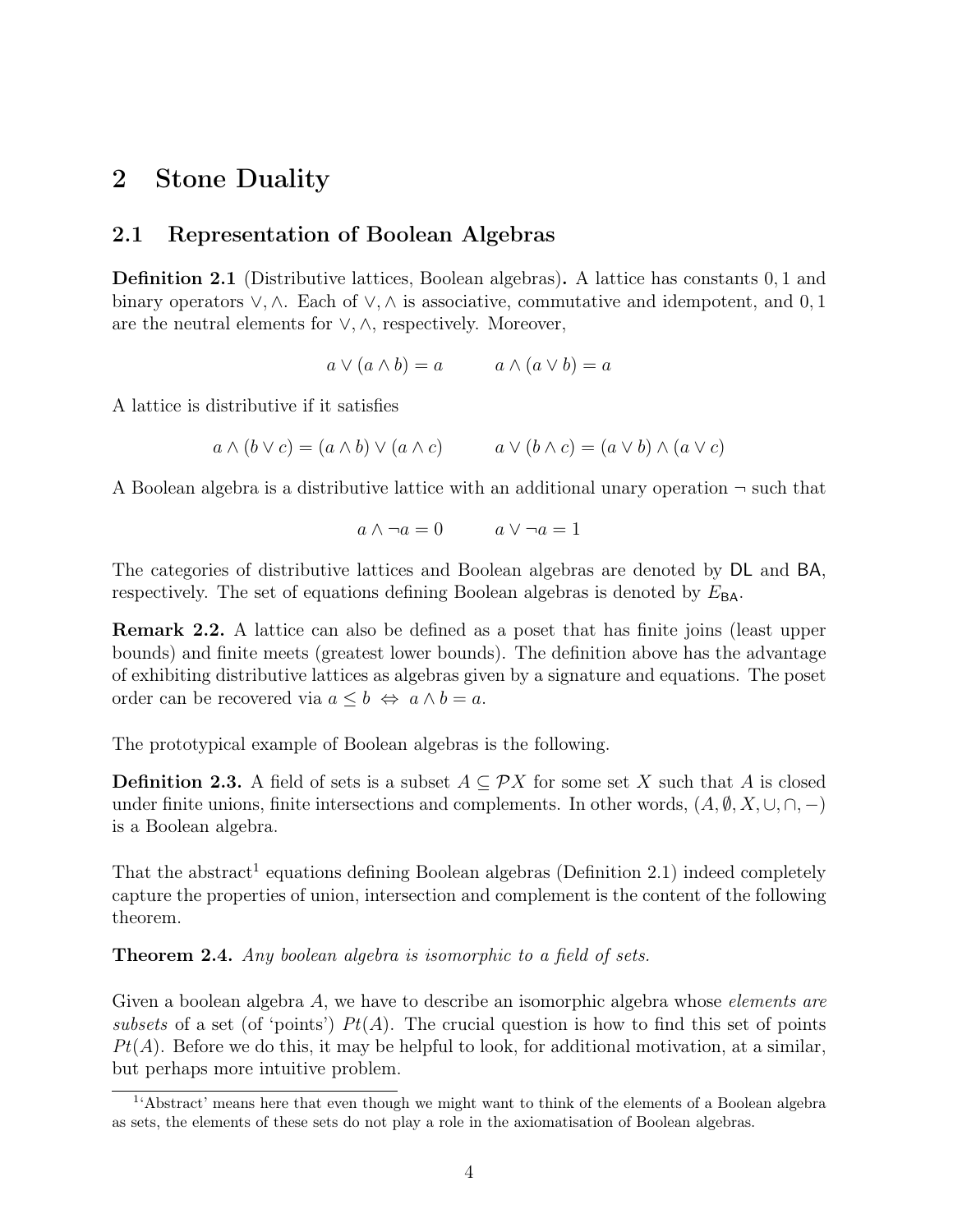Example 2.5 (Constructing time-points from time-intervals).

The set of points  $Pt(A)$  will consist of subsets of A, or, equivalently, of functions  $A \rightarrow 2$ . Thinking about which functions  $A \rightarrow 2$  we should consider as points (in terms of the example above: not all sets of intervals are good), there is one obvious choice. Indeed, 2 is not only a set, but also a boolean algebra, denoted 2. This suggests to define

$$
Pt(A) = BA(A, 2).
$$

Each element a of A can be represented by  $\hat{a} \subseteq Pt(A)$ 

$$
\hat{a} = \{ p \in Pt(A) \mid p(a) = 1 \}.
$$

Note that the idea that the point  $p$  satisfies the 'predicate'  $a$  can now be expressed naturally as  $p \in \hat{a}$ . To finish the construction of the field of sets  $\hat{A}$  corresponding to the boolean algebra A we let

$$
\hat{A} = \{\hat{a} \mid a \in A\}
$$

and the boolean operators be the set-theoretic ones. That  $A$  is indeed isomorphic to  $A$ depends on the following

Lemma 2.6. The map

$$
\hat{(\cdot)} : A \longrightarrow \mathcal{P}Pt(A)
$$

$$
a \mapsto \hat{a}
$$

is an injective boolean algebra morphism.

### 2.2 Duality for Finite Boolean Algebras

Fin denotes the category of finite sets and functions.

Theorem 2.7. The categories  $\mathsf{Fin}^{\mathrm{op}}$  and  $\mathsf{BA}_{\mathsf{fin}}$  are equivalent.

Proof. Homework 1. Hint: Every finite Boolean algebra is atomic, that is, every element is a join of atoms (where a is an atom if  $0 \leq b < a \Rightarrow b = 0$ ).  $\Box$ 

### 2.3 The Logical Interpretation of the Representation Theorem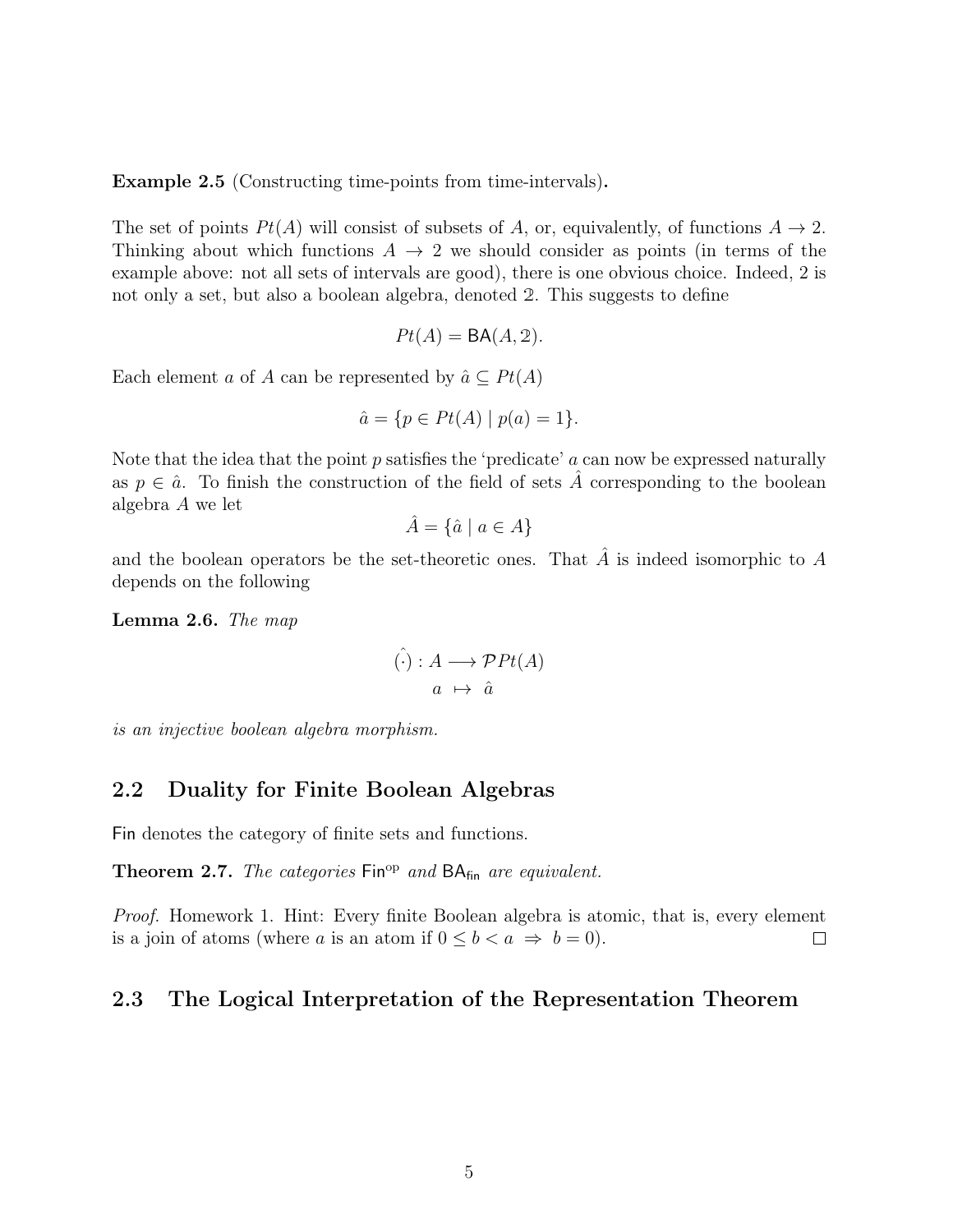$\vdash \varphi$ 

propositional logic is algebraisable

 $E_{\text{BA}} \vdash \varphi = 1$ 

soundness and completeness of equational logic

 $BA \models \varphi = 1$ 

representation theorem

 $FieldOfSets \models \varphi = 1$ 

If we don't want to take the set-theoretic interpretation of the operators as our semantics but prefer to rely on the usual truth table definition, we can continue:

```
FieldOfSets \models \varphi = 1
```
every set-algebra is a subalgebra of a product of 2s

 $2 \models \varphi$ 

'truth-table' definition of  $\models$ 

 $\models \varphi$ 

## 2.4 Stone Duality: the Topological Interpretation of the Representation Theorem

In this section we sharpen the represenation theorem to a *duality* between the category of Boolean algebras BA and a certain category of topological the spaces, the category Stone of Stone spaces.

First, we describe the category RBA (represented boolean algebras which is not standard terminology) that consists of those fields of sets that arise as representations of Boolean algebras.

**Definition 2.8** (RBA). RBA consists of objects  $(X, A)$  where X is a set and  $A \subseteq \mathcal{P}X$  is a Boolean subalgebra of  $\mathcal{P}X$ . Moreover,  $(X, A)$  has to be

- 1. differentiated, that is, for all  $x \neq x'$  in X there is a in A containing x but not x',
- 2. compact, that is, if  $\bigcup_{i\in I} a_i = X$  then there is a finite subset J of I such that  $\bigcup_{i\in J} a_i =$  $X$ .

A morphism  $f: (X, A) \to (Y, B)$  is a function  $f: X \to Y$  such that  $f^{-1}(b) \in A$  for all  $b \in B$  (in other words,  $f^{-1}$  is a Boolean algebra morpism  $B \to A$ ).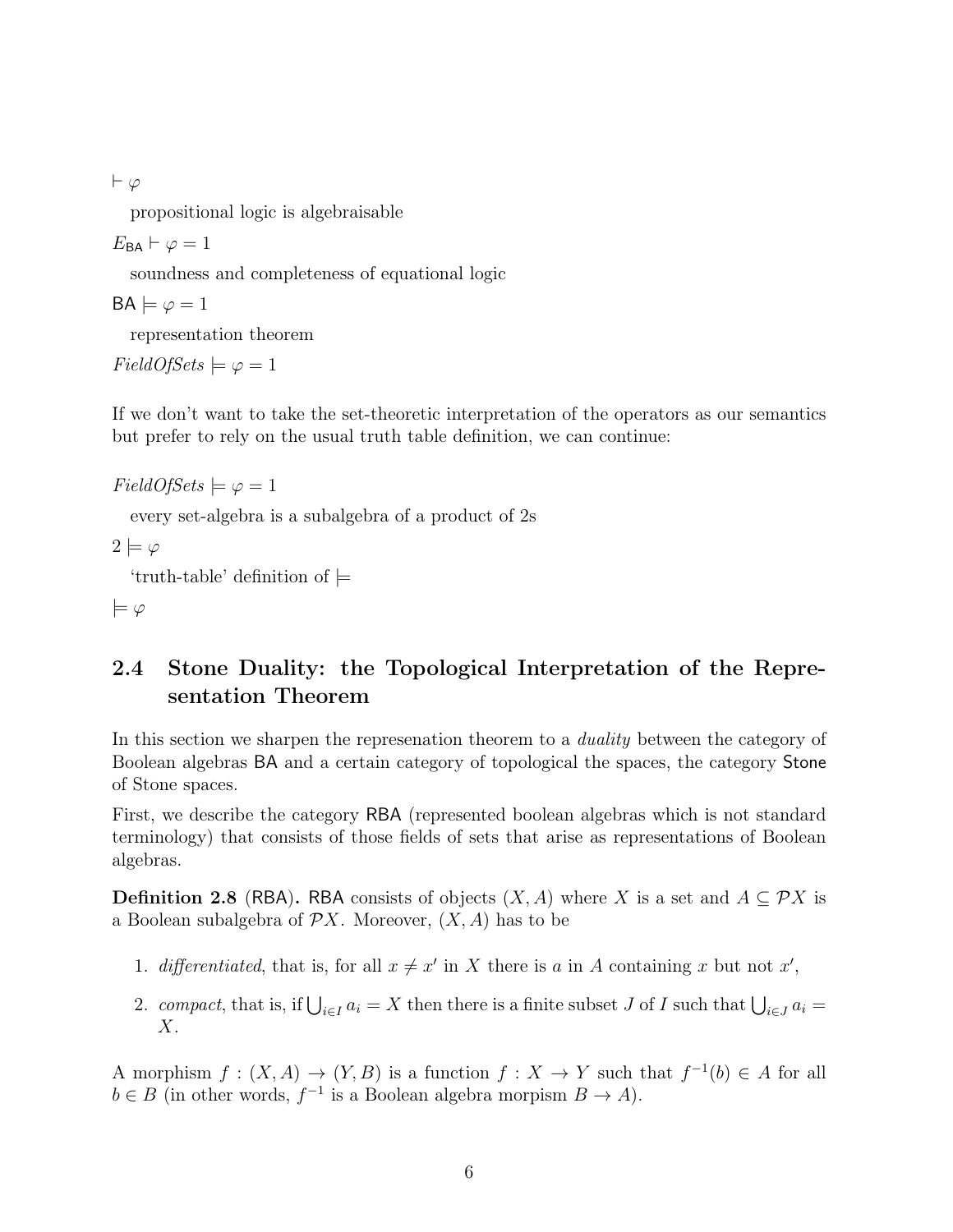In this terminology, the representation theorem gives us a contravariant functor

$$
S: \mathsf{BA} \longrightarrow \mathsf{RBA}
$$

$$
A \mapsto (Pt(A), \hat{A})
$$

which together with the contravariant functor

$$
P : \mathsf{RBA} \longrightarrow \mathsf{BA} \tag{X, A} \mapsto A
$$

and the natural transformations

$$
\rho_A: A \longrightarrow \hat{A}
$$

$$
a \mapsto \hat{a}
$$

and

$$
\sigma_{(X,A)} : (X, A) \longrightarrow (Pt(A), \hat{A})
$$
  

$$
x \mapsto p_x = \{a \in A \mid x \in a\}
$$

forms an adjunction (Check:  $S\rho_A \circ \sigma_{SA} = id_{SA}$ ,  $P\sigma_{X,A} \circ \rho_{P(X,A)} = id_{P(X,A)}$ ). Moreover this adjunction is a duality (or, dual equivalence) because the natural transformations are isomorphisms. To summarise:

**Proposition 2.9.** The categories BA and RBA are dually equivalent. The duality is induced by the contravariant functor  $BA \rightarrow RBA$  mapping a Boolean algebra to its set-theoretic representation.

This is essentially the duality theorem we have been aiming for. To make the connection with topology we just have to note that represented Boolean algebras are nothing but Stone spaces in disguise.

Definition 2.10 (Stone space). A toplogical space is a Stone space if it is Hausdorff, compact, and has a basis of clopens. Stone is the category of Stone spaces and continuous maps.

Given  $(X, A)$  in RBA, we let  $\mathcal{O}X$  be the closure of A under arbitrary unions. This is Hausdorff since  $(X, A)$  is differentiated, compact since  $(X, A)$  is compact and has a basis of clopens because A is a Boolean algebra. That, conversely, every Stone spaces arises in this way depends on the following lemma.

Lemma 2.11. If a topological space is compact and has a basis A of clopens that is closed under Boolean operations, then A contains all clopens.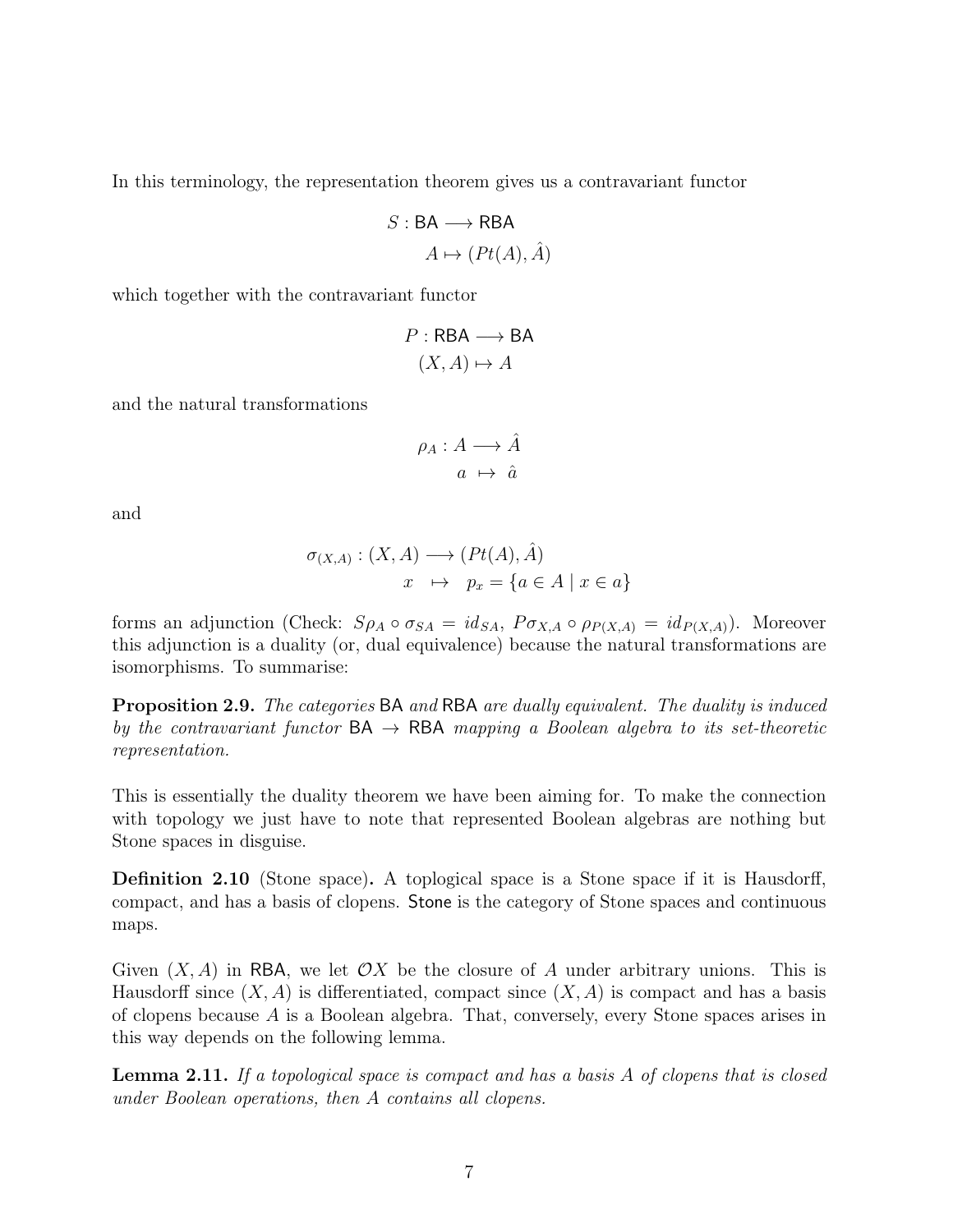In other words, in the presence of compactness, there is only one basis of clopens that is a Boolean algebra under the set-theoretic operations. Compactness is essential here. For example, the topological space  $(N, \mathcal{P}N)$  has two different such basises of clopens, one being PN itself and the other consisting of the finite subsets and their complements. As a corollary to the lemma we get the next two statements.

Proposition 2.12. Stone and RBA are (concretely) isomorphic categories.

**Theorem 2.13** (Stone duality for Boolean algebras). Stone and BA are dual categories.

Proof. Immediate from Propositions 2.9 and 2.12.

 $\Box$ 

 $\Box$ 

### 2.5 Stone Duality for Distributive Lattices

**Definition 2.14** (spectral space). A toplogical space  $(X, \mathcal{O}X)$  is a spectral space if it is sober, each open is a union of compact opens, and the collection of all compact opens forms a distributive lattice. Spec is the category of spectral spaces and those continuous maps that preserve compact opens.

**Theorem 2.15** (Stone duality for distributive lattices). Spec and DL are dual categories.

Proof. Homework 2. Follows the same lines as layed out for Boolean algebras.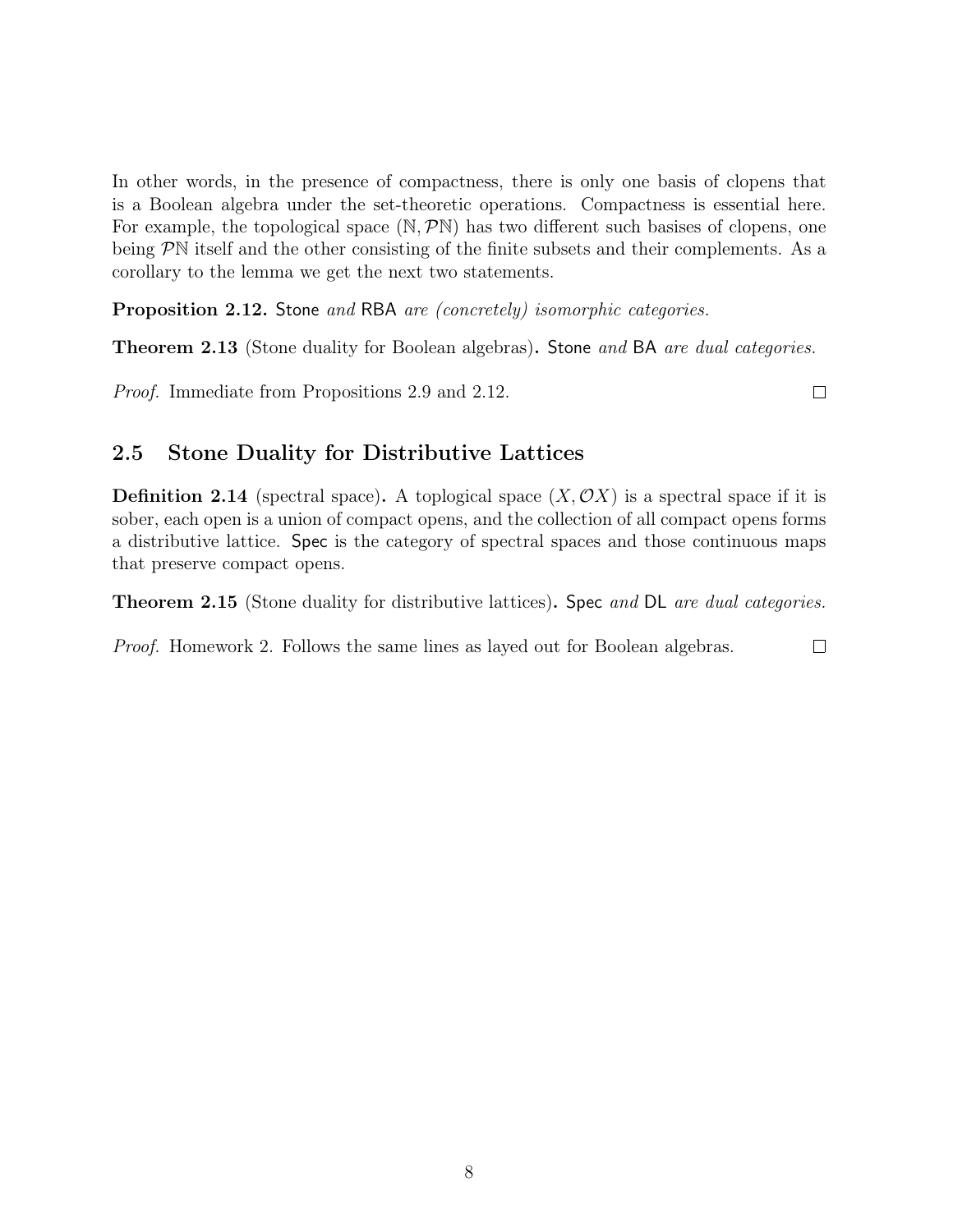## 3 Stone duality and modal logic

As explained in the introduction, the idea is to extend a Stone duality

$$
\mathcal{X} \xrightarrow[S]{P} \mathcal{A}
$$

for a basic propositional logic to a duality for a modal logic via two dual functors

$$
\mathcal{X} \xrightarrow{P} \mathcal{A}
$$
\n
$$
T \downarrow \qquad \qquad \downarrow L
$$
\n
$$
\mathcal{X} \xrightarrow{P} \mathcal{A}
$$

The L-algebras  $\mathsf{Alg}(L)$  describe (the algebraic semantics of) the modal logic and the Tcoalgebras describe the (relational or coalgebraic) semantics of the modal logic.

The duality amounts to saying that the logic is sound and complete and that the semantics is fully abstract (or that the logic is expressive up to bisimulation).

### 3.1 Algebraisation of modal logic

Abstract algebraic logic associates to each logic a canonical class of algebras [13]. Here we only look at one example, namely the (basic) modal logic  $ML$  (see Appendix B).  $ML$  is algebraisable in the following sense.

There is a signature  $\Sigma$  (Boolean operations plus one unary operator  $\square$ ) and a set of equations E ( $\Box$  preserves finite meets) and there are (definable) operators 1 and  $\leftrightarrow$  such that

$$
\vdash_{\mathcal{ML}} \varphi \Leftrightarrow E_{\mathsf{BA}} + E \vdash_{\mathcal{EL}} \varphi = 1 \tag{1}
$$

$$
E_{\text{BA}} + E \vdash_{\mathcal{EL}} \varphi = \psi \Leftrightarrow \vdash_{\mathcal{ML}} \varphi \leftrightarrow \psi \tag{2}
$$

Now define a **modal algebra**<sup>2</sup> as a set of modal formulae closed under Boolean and modal operators and quotiented by logical equivalence (two terms  $\varphi$  and  $\psi$  are logically equivalent iff  $\vdash_{ML} \varphi \leftrightarrow \psi$  (Exercise: check that logical equivalence is a congruence). It now follows from (1) and (2) that modal algebras are precisely the  $\Sigma$ -algebras satisfying the equations  $E_{BA}$  and  $E$ .

The fact that the axioms of modal logic are only of 'depth one' corresponds to the fact that modal algebras are algebras for a functor on Boolean algebras. For details of how to represent algebras by generators and relations see [39].

 $2$ Also known as *Boolean algebra with operator* (BAO).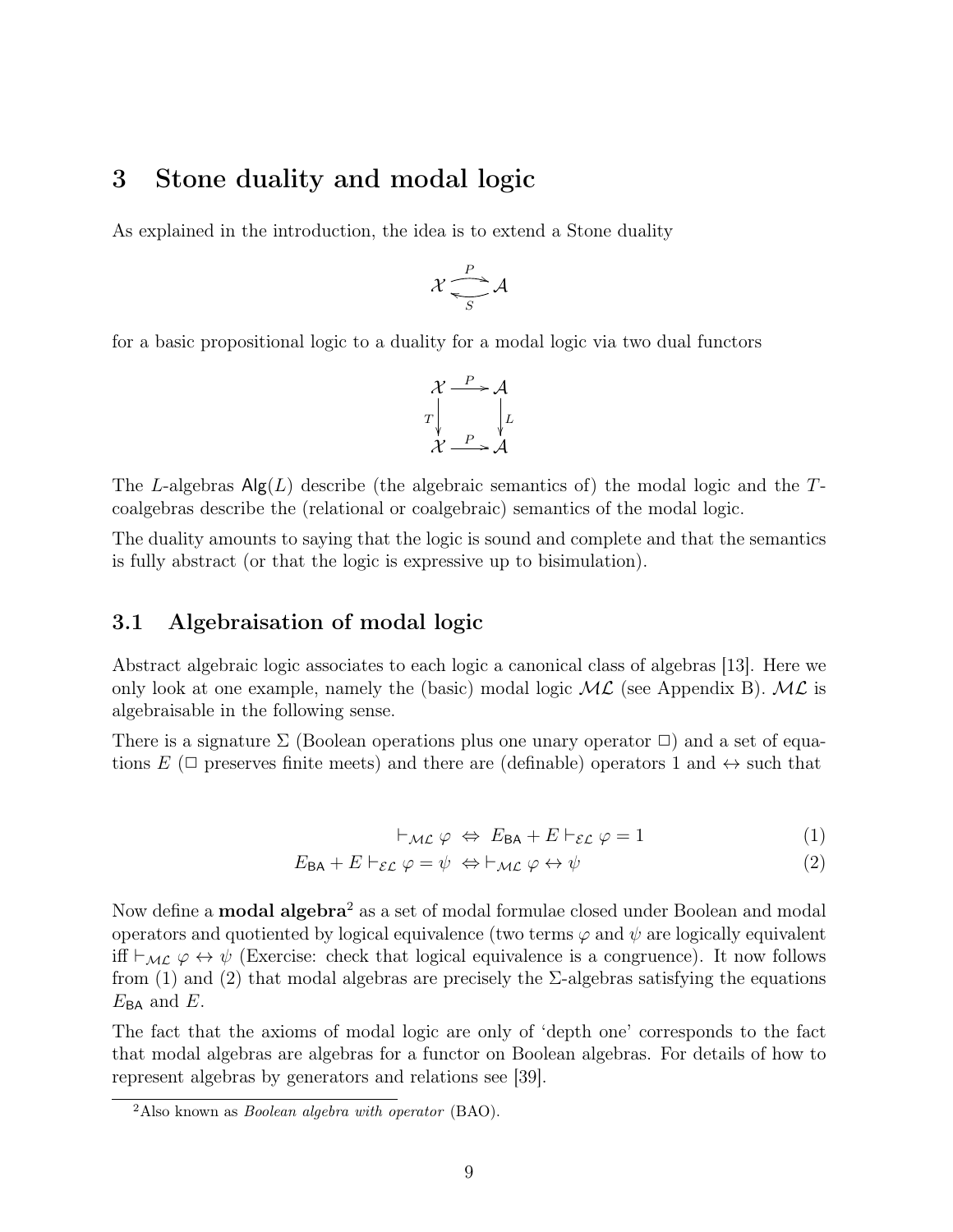Proposition 3.1. The category of modal algebras is isomorphic to the category of algebras for the functor

$$
L:\mathsf{BA}\longrightarrow \mathsf{BA}
$$

that maps a Boolean algebra A to the free Boolean algebra generated by  $\{\Box a : a \in A\}$ quotiented by the smallest congruence containing  $(\Box 1, 1)$  and  $(\Box a \land \Box b, \Box (a \land b), (a, b \in A)$ .

#### 3.2 From algebraic to coalgebraic semantics

The functor dual to  $L$  is known as Vietoris functor, or, in domain theory, as the Plotkin powerdomain.

**Definition 3.2.** Given a Stone space X, we define  $\mathcal{V}X$  as the collection of closed subsets of X. The topology on  $\mathcal{V}X$  is the topology generated by all  $\Box a = \{b \in \mathcal{V}X \mid b \subseteq a\},\$  $a \in A$ .

**Proposition 3.3.** The functor L from Proposition 3.1 is dual to  $V$ .

Proof. Homework: Complete the proof from the lecture.

**Corollary 3.4.** The category of L-algebras is dual to the category of  $V$ -coalgebras.

This entails Goldblatt's duality between modal algebras and descriptive general frames as follows.

Definition 3.5. A modal algebra is a Boolean algebra with an additional finite-meet preserving operation (usually denoted  $\Box$ ).

**Definition 3.6.** A general frame is a structure  $(X, R, A)$  such that  $(X, R)$  is a Kripke frame and A is a collection of so-called admissible subsets of X that is closed under the boolean operations and under the operation  $\Box_R : \mathcal{P} X \to \mathcal{P} X$  given by:  $\Box_R(Y) = \{x \in X \mid$  $Rxy \Rightarrow y \in Y$ .

A general frame  $(X, R, A)$  is called *differentiated* if for all distinct  $s_1, s_2 \in X$  there is a 'witness'  $a \in A$  such that  $s_1 \in a$  while  $s_2 \notin a$ ; tight if whenever t is not an R-successor of s, then there is a 'witness'  $a \in A$  such that  $s \in \Box_R(a)$  while  $t \notin a$ ; and compact if  $\bigcap A_0 \neq \emptyset$  for every subset  $A_0$  of A which has the finite intersection property. A general frame is descriptive if it is differentiated, tight and compact.

A general frame morphism  $f : (X, R, A) \to (X', R', A')$  is a function  $X \to X'$  whose graph is a bisimulation between  $(X, R)$  and  $(X', R')$  and whose inverse image function is a Boolean algebra morphism  $A' \rightarrow A$ .

**Theorem 3.7** (Goldblatt). The categories of modal algebras and descriptive general frames are dually equivalent.

 $\Box$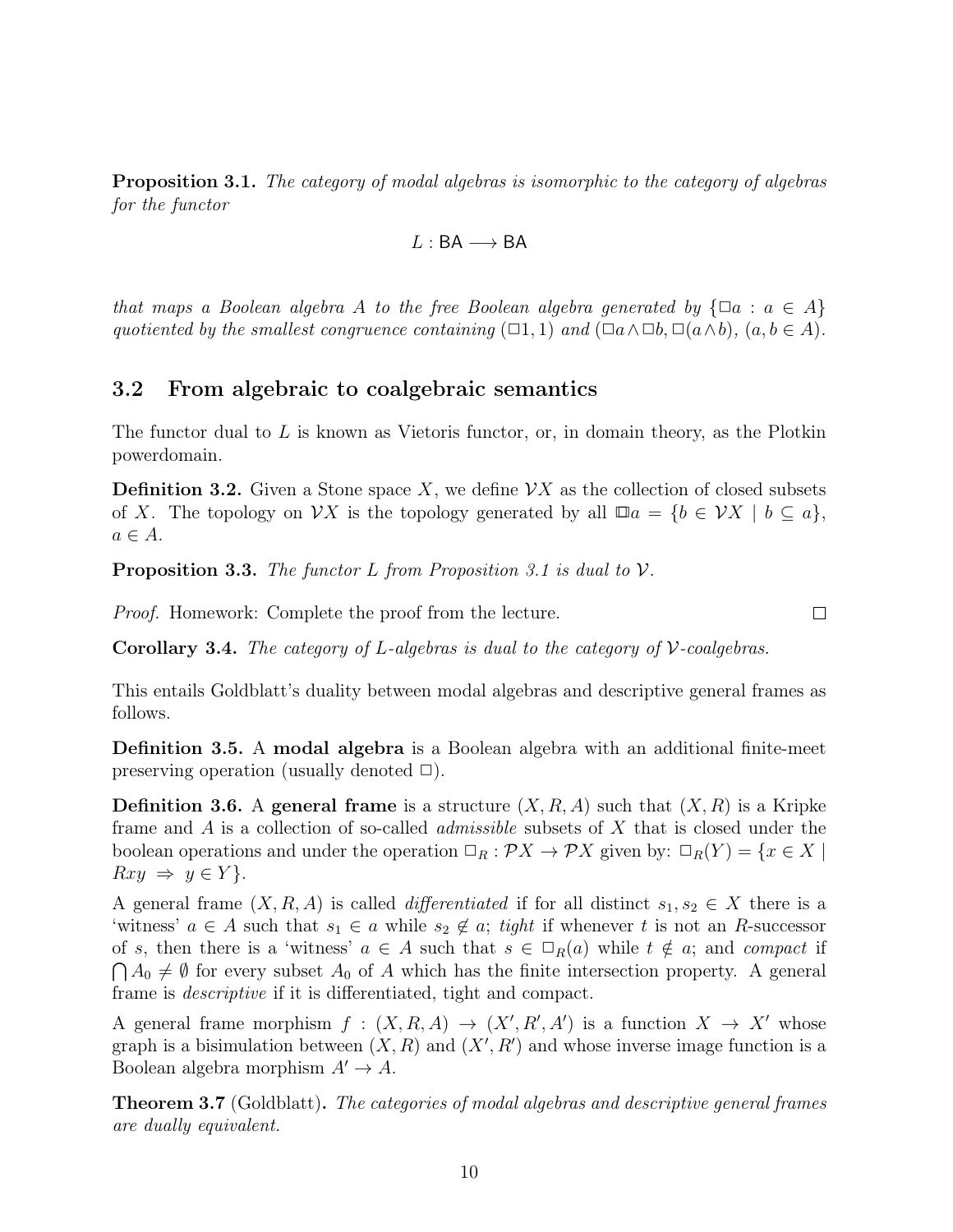Proof. Homework. The hint is of course: Show that the category of modal algebras is isomorphic to the category of L-algebras and that the category of descpriptive general frames is isomorphic to the category of  $\mathcal V\text{-coalgebras}.$  $\Box$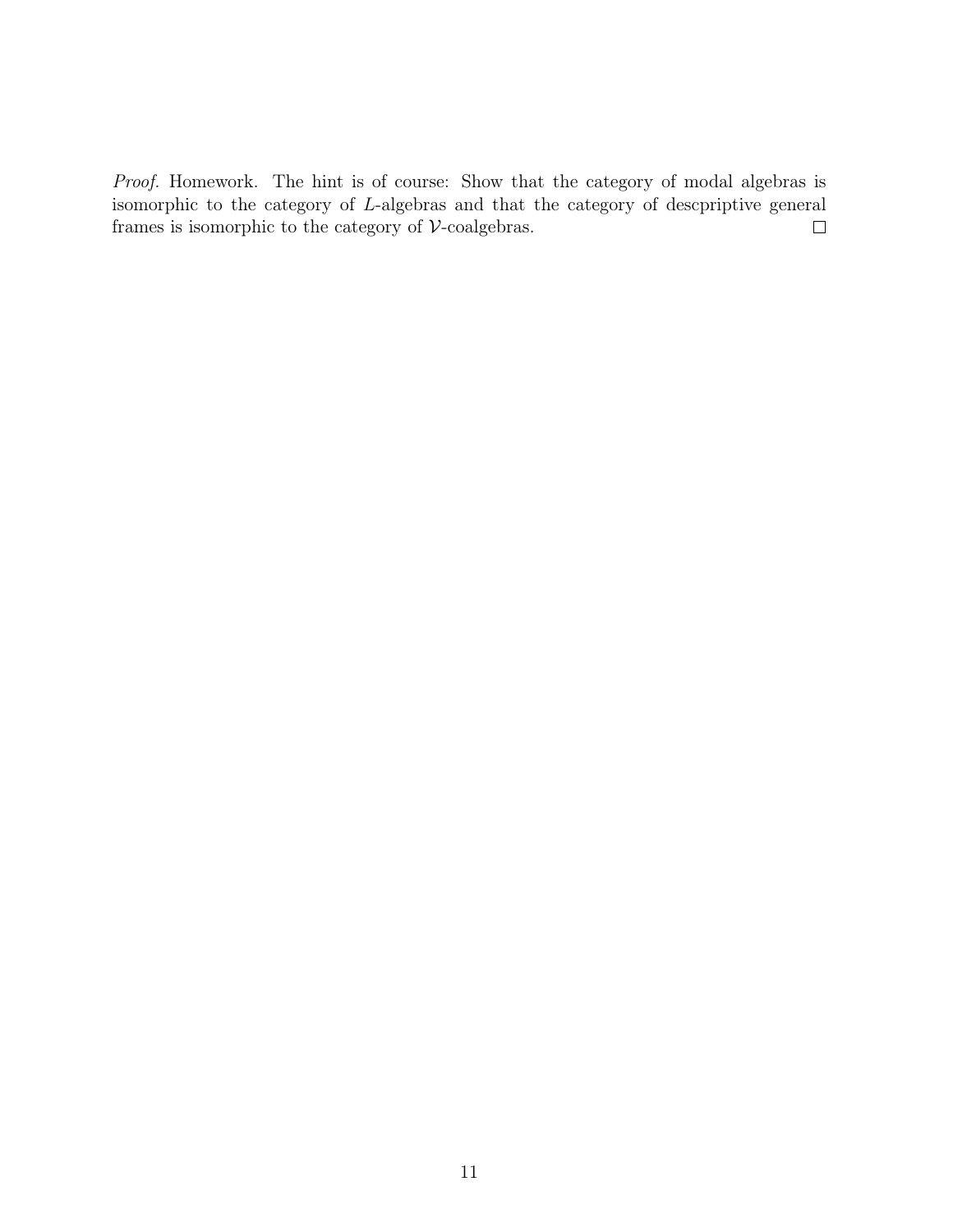## 4 Homeworks

Choose one of the homeworks.<sup>3</sup> 2.15 is probably the most difficult because the step from Boolean algebras to distributive lattices needs some adjustments. 3.7 shouldn't be too difficult since it needs not much more than unfolding the definitions. On the other hand it is a good exercise since it involves most of the notions presented in the course, in particular it will help to understand the definition of the functor L. 2.7 is a classic that is worth doing anyway. (What is the analogue for distributive lattices?) Finally, 3.3 is also worth doing (note that it essentially amounts to proving completeness of modal logic).

<sup>3</sup>Numbers refer to the theorems whose missing proofs you are asked to supply.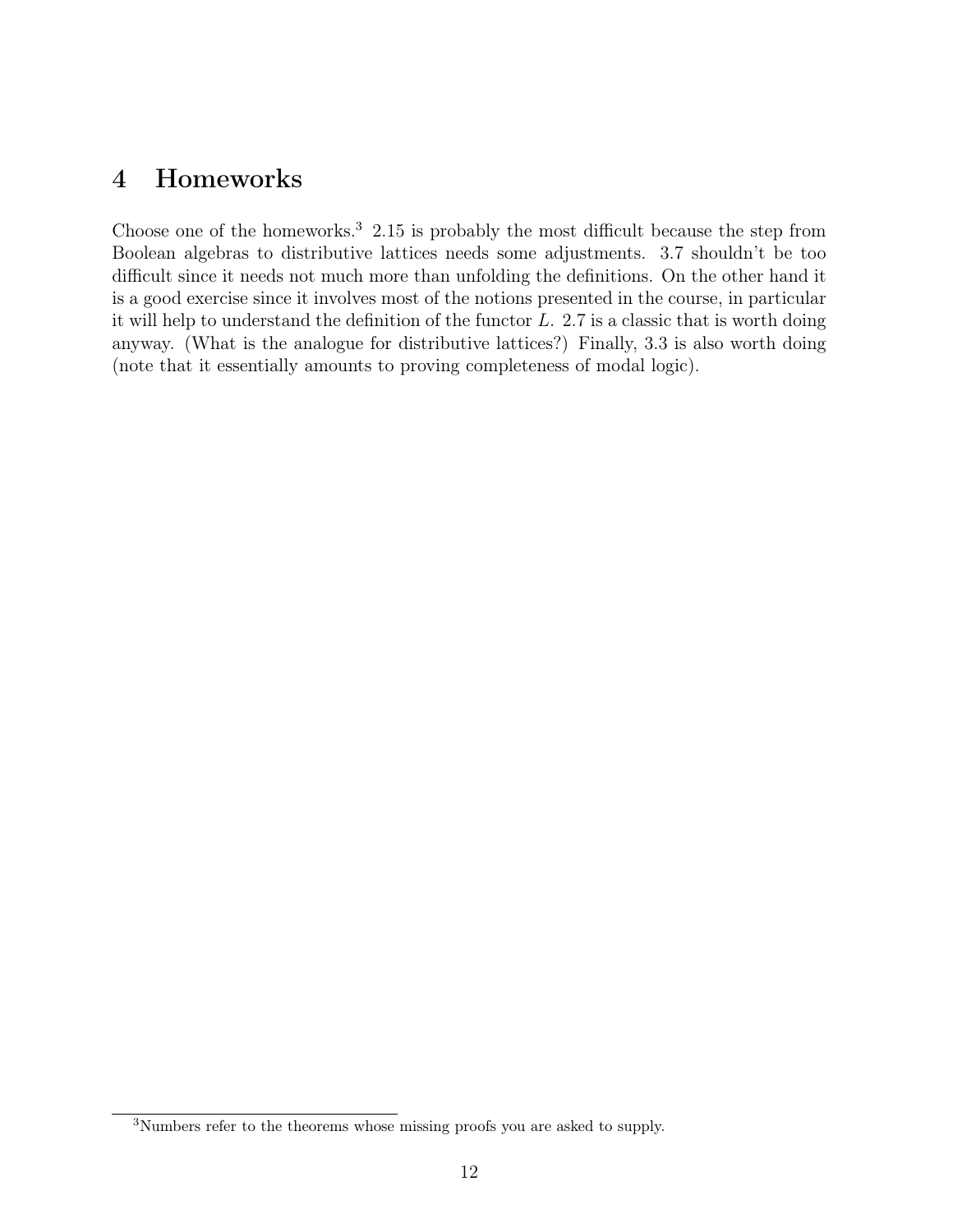## A Algebras and Coalgebras for a Functor

This is an abbreviated version of Section 2 in [26].

**Definition A.1.** Given a category  $\mathcal{X}$ , called the base category, and a functor  $T : \mathcal{X} \to \mathcal{X}$ , a T-coalgebra  $(X, \xi)$  is given by an arrow  $\xi : X \to TX$  in X. A morphism between two coalgebras  $f: (X, \xi) \to (X', \xi')$  is an arrow f in X such that  $\xi' \circ f = Tf \circ \xi$ :



The category of coalgebras and morphisms is denoted by  $Coalg(T)$ .

We will explain in more detail what in means for the signature to be a functor. Assume  $\mathcal{X} =$  Set. Then we have functors as follows (let  $C \in$  Set and  $f : X \to Y \in$  Set):

| Ŧ       | TX               | Тf                                          |
|---------|------------------|---------------------------------------------|
| C       | C                | $id_C: C \to C$                             |
| Id      | $\boldsymbol{X}$ |                                             |
| $(-)^C$ | $\mathcal{X}^C$  | $f^C: X^C \to Y^C$<br>$g \mapsto f \circ g$ |

We overloaded notation by denoting with  $C$  the set as well as the constant functor mapping any set to C.  $id_C$  denotes the identity map on C and  $X^C$  is function space.

From these functors, we can build more interesting ones, using  $\times$  and  $+$ , like eg  $TX =$  $(E + A \times X)^{I}$ . <sup>4</sup> To make this precise, we note that  $\times$  and  $+$  are functors as well. Their action on functions  $f_1 : X_1 \to Y_1, f_2 : X_2 \to Y_2$  is the following:

<sup>&</sup>lt;sup>4</sup>A coalgebra  $X \to (E + A \times X)^{I}$  can be understood as mapping a state  $x \in X$  and an input  $i \in I$  to either an exception  $e \in E$  or an output  $a \in A$  and a successor state  $x' \in X$ .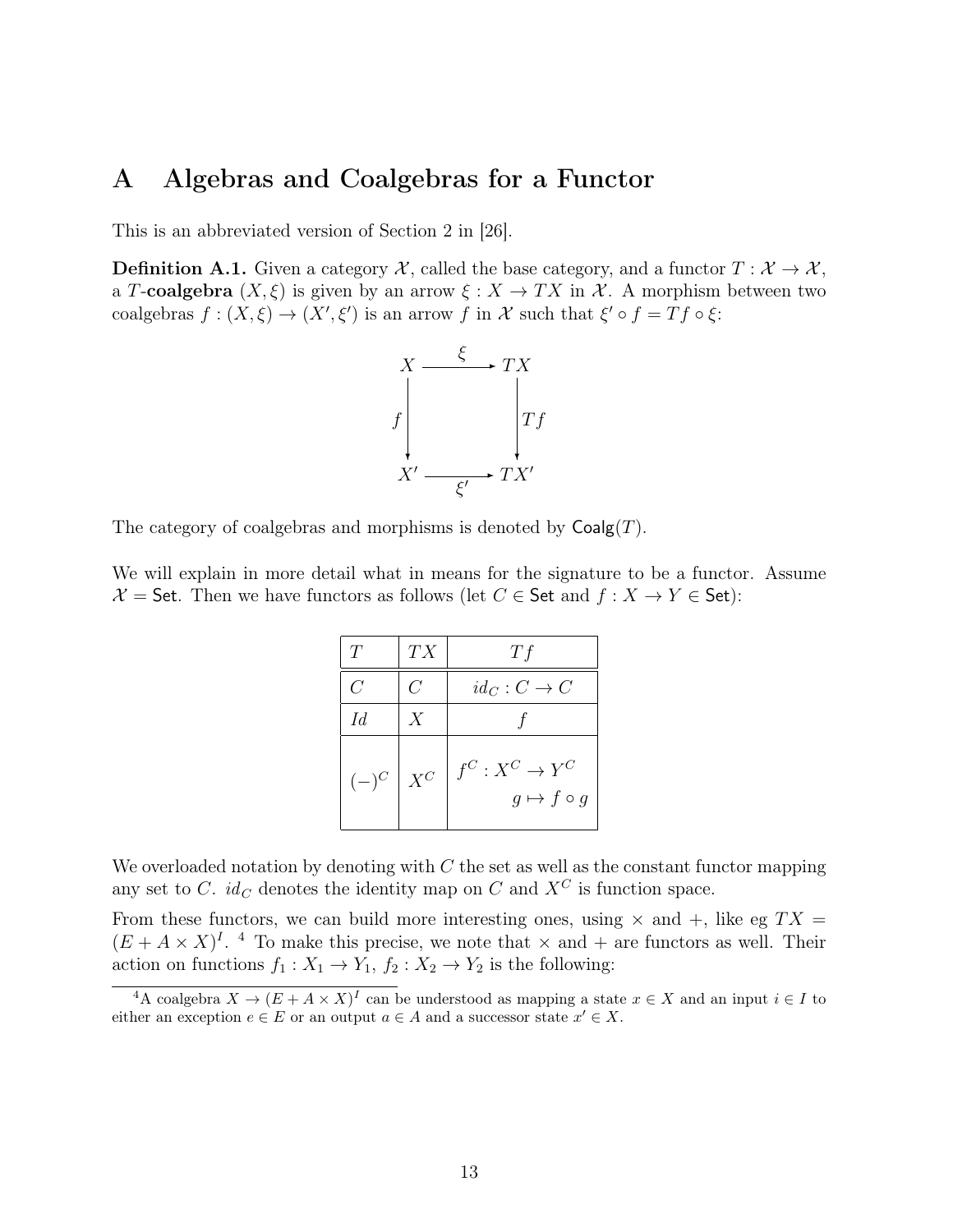$$
f_1 + f_2: X_1 + X_2 \to Y_1 + Y_2
$$
  
\n
$$
x \in X_1 \mapsto f_1(x)
$$
  
\n
$$
x \in X_2 \mapsto f_2(x)
$$
  
\n
$$
-\times - \left| f_1 \times f_2: X_1 \times X_2 \to Y_1 \times Y_2 \right|
$$
  
\n
$$
\langle x_1, x_2 \rangle \mapsto \langle f_1(x_1), f_2(x_2) \rangle
$$

It is perhaps not worth looking at these definitions in detail. There are no reasonable alternatives anyway. But these definitions show that any expression build from constants, identity, exponentiation with a constant,  $+$ , and  $\times$  gives rise to a functor (this is due to the fact that the composition of functors is a functor).

Another important example of a functor is the powerset functor  $P$  that allows to model non-determinism:

| T                                 | $TX$                  | $Tf$                                           |
|-----------------------------------|-----------------------|------------------------------------------------|
| $P$                               | $\{W : W \subset X\}$ | $\mathcal{P}f : \mathcal{P}X \to \mathcal{P}Y$ |
| $W \to f(W) = \{f(x) : x \in W\}$ |                       |                                                |

We next characterise morphisms of  $P$ -coalgebras. Recall that we can write a  $P$ -coalgebra  $(X, \xi)$  as  $(X, R)$  with  $R \subset X \times X$  and  $x R y \Leftrightarrow y \in \xi(x)$ .

**Proposition A.2.** Let  $(X, R)$  and  $(X', R')$  be two P-coalgebras. A function  $f : X \to X'$ is a P-coalgebra morphism iff

$$
x R y \Rightarrow f(x) R' f(y) \tag{3}
$$

$$
f(x) R' y' \Rightarrow \exists y \in X \, . \, x \, R \, y \, \& \, f(y) = y'
$$
\n
$$
\tag{4}
$$

Proof. The commuting square defining coalgebra morphisms translates into the condition that for all  $x \in X$  it holds  $\{y' : f(x) \notin X' \mid y'\} = \{f(y) : x \notin Y\}$ . "⊃" is (3) and "⊂" is  $(4).$  $\Box$ 

Note that (3) says that f is a graph morphism. It expresses that  $(X', R', f(x))$  simulates  $(X, R, x)$ . (4) is the converse stating that  $(X, R, x)$  simulates  $(X', R', f(x))$ .

**Definition A.3** (Behavioural equivalence). Let  $(X, \xi)$ ,  $(X', \xi')$  be two coalgebras.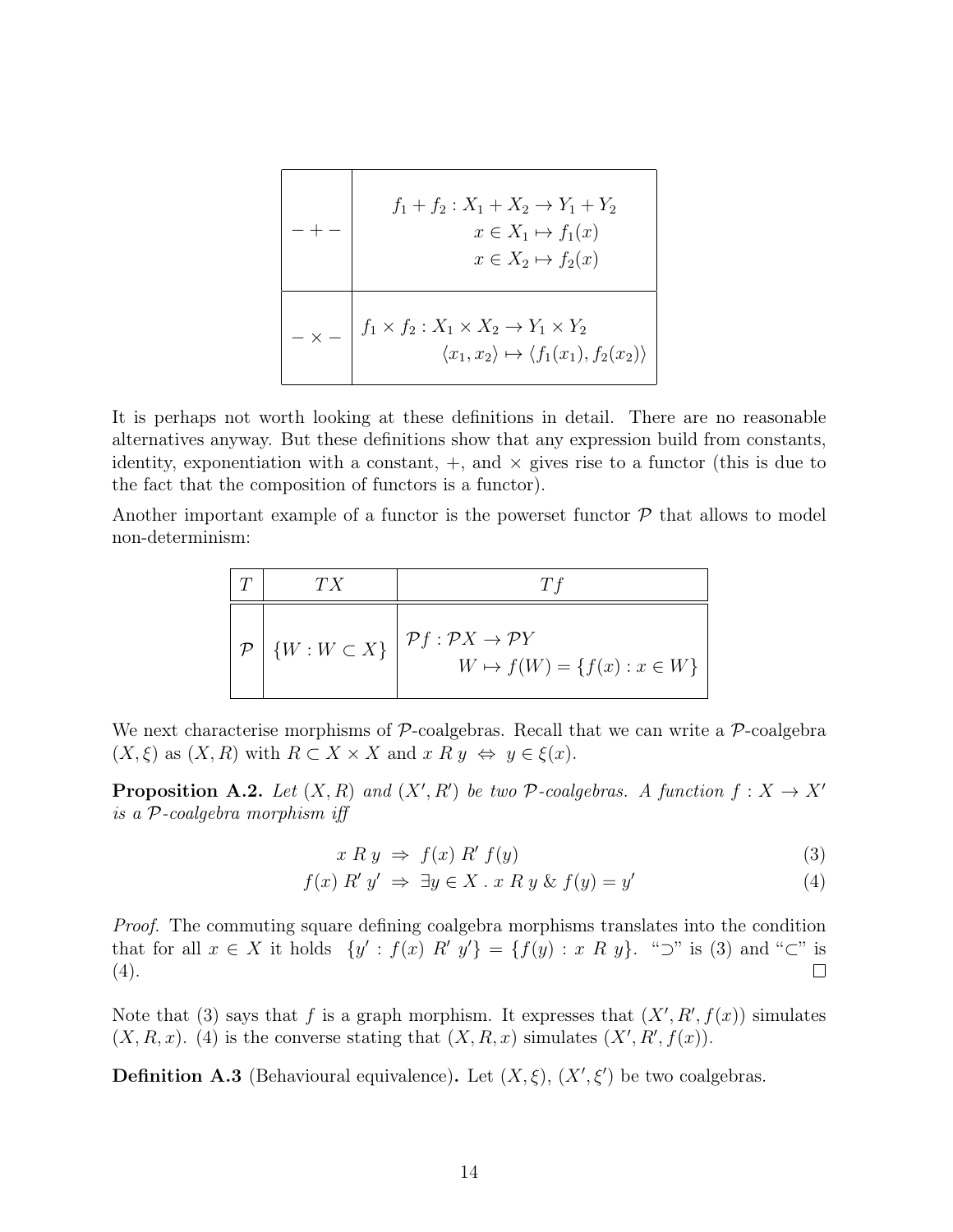1.  $(X, \xi, x)$ ,  $(X', \xi', x')$  are behaviourally equivalent iff there are morphisms



such that  $f(x) = f'(x')$ .

2. Two coalgebras  $(X, \xi)$ ,  $(X', \xi')$  are behaviourally equivalent iff there are surjective morphisms



The following may be no surprise but should be checked for once nevertheless.

**Exercise A.4.** Let T be P or  $\mathcal{P}(A \times -)$  and  $(X, \xi)$ ,  $(Y, \eta)$  two T-coalgebras. Then  $x \in X$ and  $y \in Y$  are behaviourally equivalent (Definition A.3(1)) iff they are bisimilar in the usual sense of modal logic or process algebra (Definition B.10).

#### A.1 Final Coalgebras

An object Z in a category C is called final if for all objects  $A \in \mathcal{C}$  there is a unique arrow  $A \rightarrow Z$ .

**Proposition A.5.** Let  $T$  be an endofunctor on Set and assume that the final coalgebra exists in Coalg(T). Consider two coalgebras  $(X, \xi)$  and  $(X', \xi')$ . Then  $x \in X$  and  $x' \in$ X' are identified by the morphisms into the final coalgebra iff  $(X,\xi,x)$ ,  $(X',\xi',x')$  are behaviourally equivalent in the sense of Definition A.3.

*Proof.* One direction is obvious. For the other use that the dijsoint union of two coalgebras is a coalgebra and that one can factor a morphism through its image.

The proposition also holds if the final coalgebra exists only outside  $Coalg(T)$ . The proof then is essentially the content of Aczel and Mendler's final coalgebra theorem [3].  $\Box$ 

### A.2 Cofree Coalgebras

This section contains background material not needed in the present course.

We have seen that final coalgebras play an important role because they classify processes up to behavioural equivalence. Cofree coalgebras do the same, but allow the environment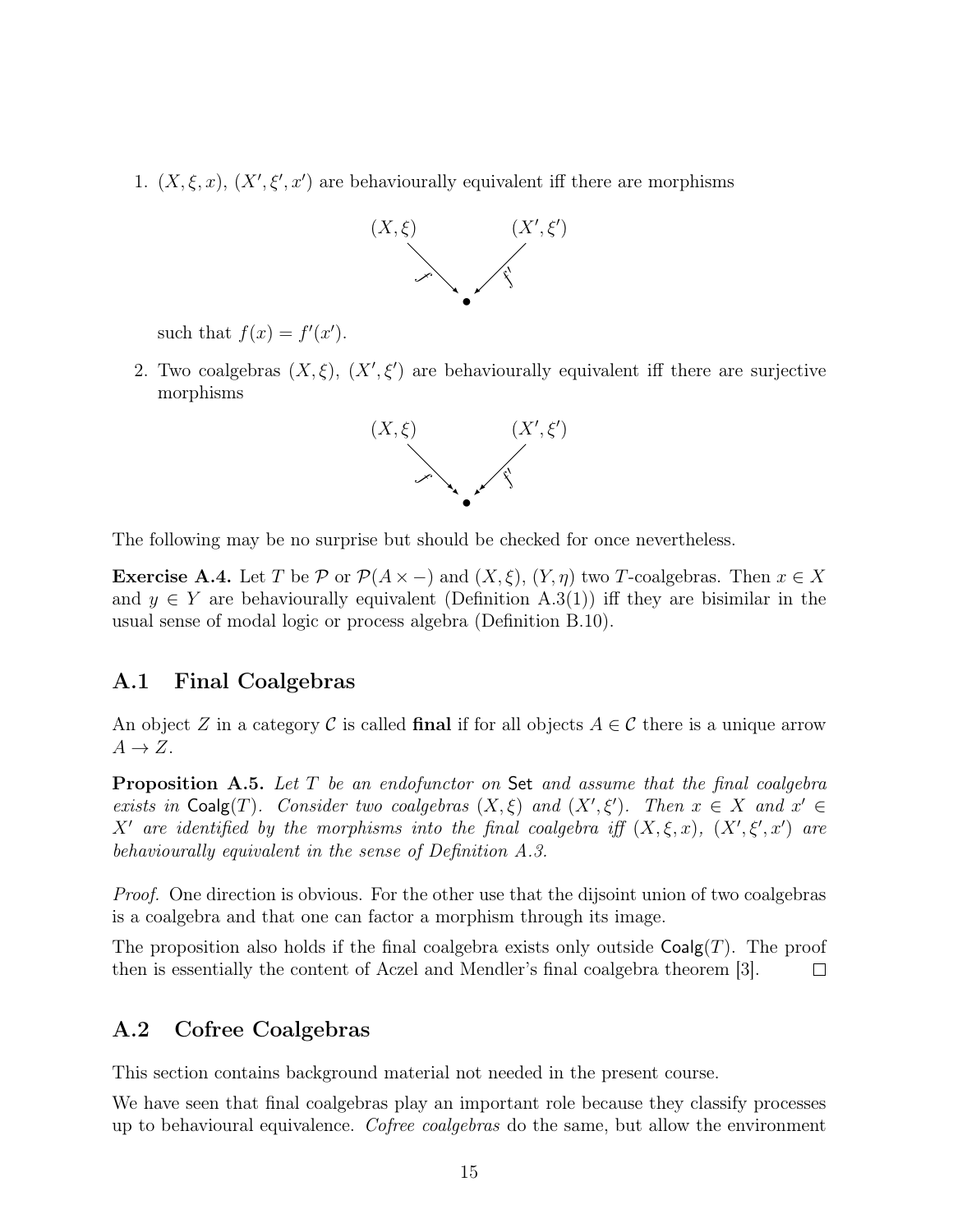additional observations called colourings. We first take the time to discuss colourings in some detail and then explain cofree coalgebras.

Given a coalgebra  $X \stackrel{\xi}{\longrightarrow} TX$  and a set 'of colours' C, a **colouring** of  $(X,\xi)$  in C is a function  $X \stackrel{\sim}{\longrightarrow} C$ . c is simply a marking or labeling of the states. Its import is that we can use colourings c to make additional observations. Consider eg the  $\mathcal{P}_{fin}$ -coalgebra  $(Y, \eta, y_0)$ given by



Here, the two states  $y_1, y_2$  are behaviourally equivalent for an external observer. But allowing colourings  $c: Y \to C$ ,  $C = \{c_1, c_2\}$ , an external observer can distinguish  $y_1, y_2$  by choosing a colouring with eg  $c(y_1) = c_1$  and  $c(y_2) = c_2$ .

That is, allowing colourings increases the observational power of the environment. If we want to stay with the paradigm that two elements cannot be distinguished by an external observer iff these elements cannot be identified by some morphisms, we need to require morphisms to respect colourings. This gives rise to a new category of coalgebras with colourings:

**Definition A.6** (Coalg $(T, C)$ ). Let  $T : \mathcal{X} \to \mathcal{X}$  and  $C \in \mathcal{X}$ . Coalg $(T, C)$  is the category having objects

$$
(X \xrightarrow{\xi} TX, c: X \to C)
$$

where  $X \stackrel{\xi}{\longrightarrow} TX$  is a T-coalgebra and  $c: X \to C$  an arrow in X. We call these objects  $(T, C)$ -coalgebras and denote them by  $((X, \xi), c)$  or  $(X, \xi, c)$ . A  $(T, C)$ -morphism  $f:(X,\xi,c)\to (X',\xi',c')$  is a T-morphism  $(X,\xi)\to (X',\xi')$  such that



commutes.

The last condition expresses that  $(T, C)$ -morphisms preserve colours.

We can now define cofree coalgebras

**Definition A.7** (Cofree Coalgebras). A  $(T, C)$ -coalgebra  $(Z_C, \zeta_C, \varepsilon_C)$  is called the cofree T-coalgebra over C iff it is final in  $\mathsf{Coalg}(T, C)$ . We say that  $\mathsf{Coalg}(T)$  has cofree coalgebras if cofree coalgebras exists for all  $C \in \mathcal{X}$ .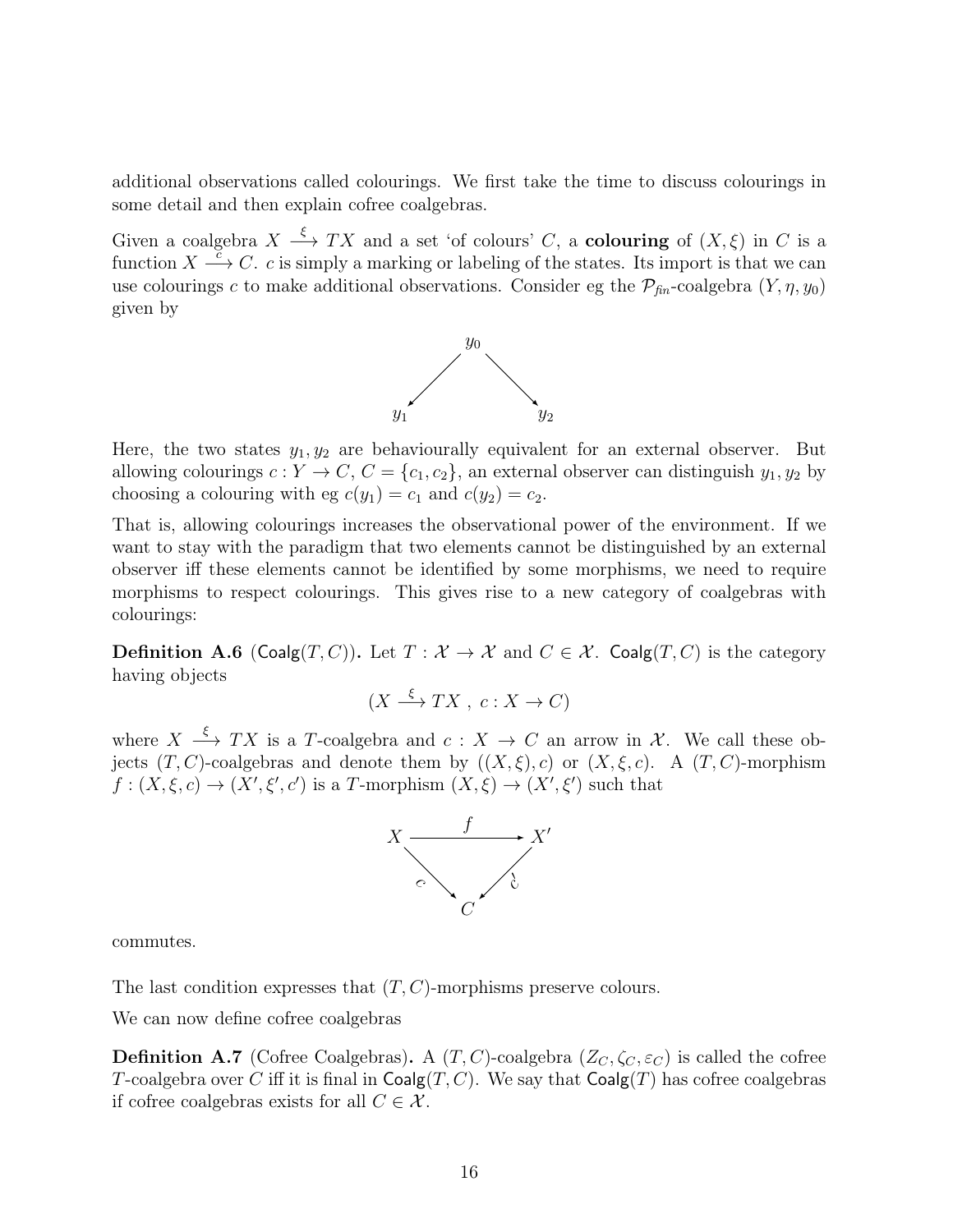Usually, we leave  $\varepsilon_C$  implicit and call  $(Z_C, \zeta_C)$  alone the cofree T-coalgebra over C. In the following exercise you are asked to unravel the definition of a cofree coalgebra.

**Exercise A.8.** Show that  $(Z_C, \zeta_C)$  is cofree over C iff for all T-coalgebras  $(X, \xi)$  and all colourings  $c: X \to C$  there is a unique T-morphism  $c^{\sharp}: (X, \xi) \to (Z_C, \zeta_C)$  such that



commutes.

The diagram above is not 'well-typed' in the sense that two arrows are colourings (from the base category) and another one is a coalgebra morphism. This can be corrected by introducing the following

**Notation A.9** (Forgetful functor). The forgetful functor is the operation  $U : \mathsf{Coalg}(T) \to$ X mapping a coalgebra to its carrier and a coalgebra morphism  $f: (X, \xi) \to (X', \xi')$  to  $f: X \to X'.$ 

**Proposition A.10.** Let  $U : \mathsf{Coalg}(T) \to \mathcal{X}$  be the forgetful functor.  $\mathsf{Coalg}(T)$  has cofree coalgebras iff for each  $C \in \mathcal{X}$  there is a T-coalgebra FC and a colouring  $\varepsilon_C : UFC \to C$ such that for any T-coalgebra A and any colouring  $c: UA \to C$  there is a unique coalgebra morphism  $c^{\sharp}: A \to FC$  such that the triangle



commutes.

### A.3 Algebras

This section reviews algebras as far as needed to understand the duality to coalgebras. Some basic familiarity with algebras and equational logic will be helpful, see eg Wechler [40] for an introduction.

**Definition A.11.** Given a category  $\mathcal{X}$ , called the base category, and a functor  $T : \mathcal{X} \to \mathcal{X}$ , a T-algebra  $(Y, \nu)$  is given by an arrow  $\nu : TY \to Y$  in X. A morphism between two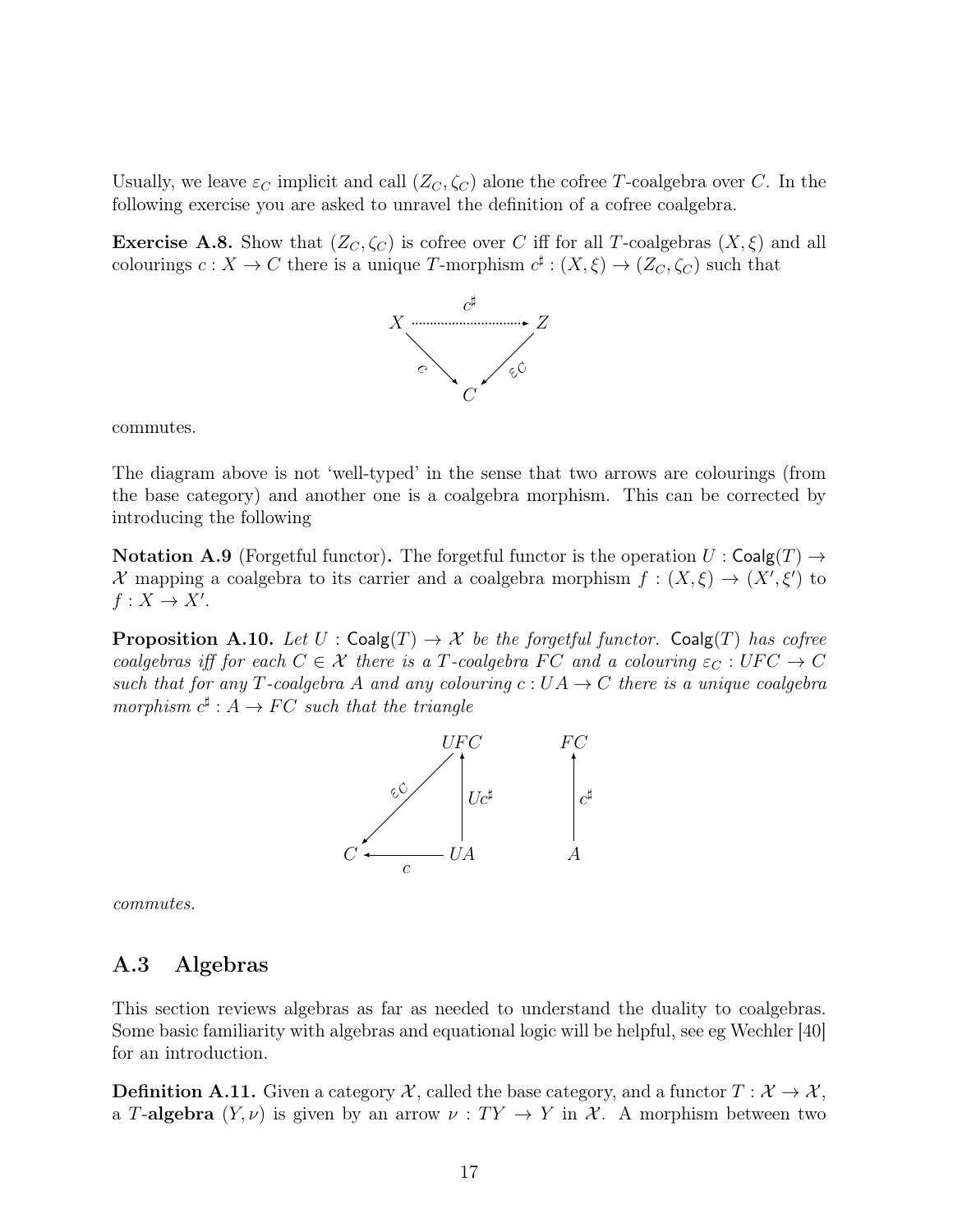algebras  $(Y, \nu) \to (Y', \nu')$  is an arrow f in X such that  $\nu' \circ Tf = f \circ \nu$ .



The category of T-algebras and morphisms is denoted by  $\mathsf{Alg}(T)$ . The forgetful functor  $U: \mathsf{Alg}(T) \to \mathcal{X}$  maps algebras  $(Y, \nu)$  to the carrier Y and morphisms  $f: (Y, \nu) \to (Y', \nu')$ to the arrows  $f: Y \to Y'$ .

This notion of algebras for a functor includes algebras defined by operations in the usual sense. To give examples it is useful to have the following

**Notation A.12.** A family of functions  $(f_i: Y_i \to Y)_{1 \leq i \leq n}$  can equivalently be written as a single function

$$
Y_1 + \ldots + Y_n \xrightarrow{[f_1, \ldots, f_n]} Y
$$

where as before + denotes disjoint unions of sets and  $[f_1, \ldots, f_n]$  is the function which applies  $f_i$  to arguments from  $Y_i$ . (This equivalence is valid in any category with coproducts.)

Example A.13. Algebras for a signatuer in the standard sense are algebras for a functor.

A T-algebra  $(I, \iota)$  is **initial** iff it is initial in  $\mathsf{Alg}(T)$ , ie iff for any T-algebra  $(Y, \nu)$  there is a unique T-morphism

$$
(I,\iota)\to (Y,\nu).
$$

I consists precisely of all terms that can be formed from the operations in the signature. For example, the natural numbers are the initial algebra for the functor  $TY = 1 + Y$  (read 0 as zero and  $s$  as successor):

$$
1 + \mathbb{N} \xrightarrow{\left[0, s\right]} \mathbb{N}
$$

To say that  $(N, [0, s])$  is initial is equivalent to the principle of **induction**. To see that initiality gives rise to induction, recall that defining a function  $f : \mathbb{N} \to Y$  by induction means to give a  $y_0 \in Y$  such that  $f(0) = y_0$  and a  $t : Y \to Y$  such that  $f(s(n)) = t(f(n)),$ that is, to give

$$
1 + Y \xrightarrow{[y_0, t]} Y
$$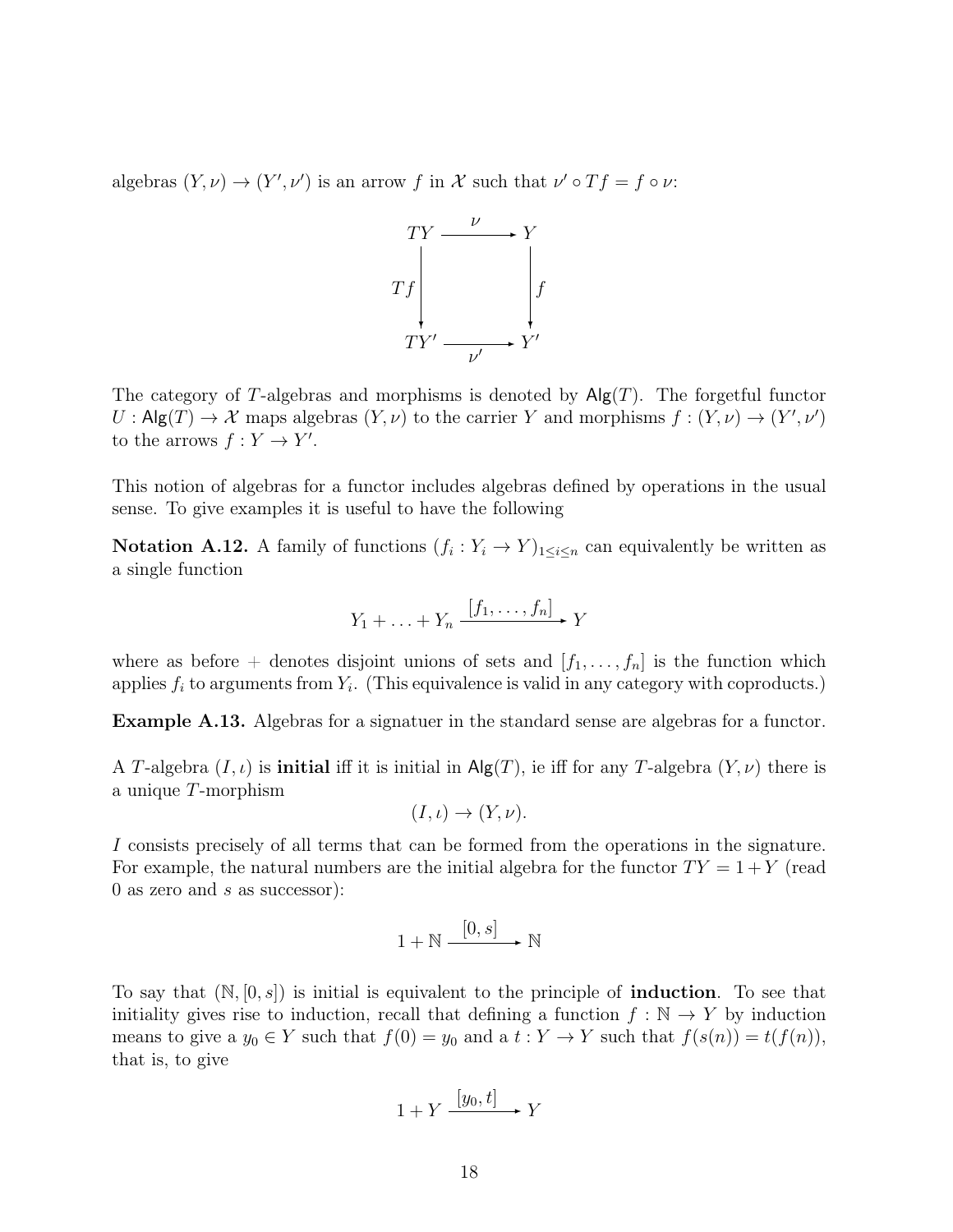such that

$$
id_1 + \mathbb{N} \xrightarrow{\begin{bmatrix} [0,s] \\ \vdots \\ [0,1] \end{bmatrix}} \mathbb{N}
$$
  

$$
id_1 + f \downarrow \qquad \qquad \downarrow f
$$
  

$$
1 + Y \xrightarrow{\begin{bmatrix} [y_0,t] \\ \vdots \\ [y_n,t] \end{bmatrix}} Y
$$

*Exercise* A.14. Check that the diagram above commutes iff  $f(0) = y_0$  and  $f(s(n)) = t(f(n))$ for all  $n \in \mathbb{N}$ .

#### A.3.1 Free algebras and equations

**Definition A.15** (Free algebra). Let  $T : \mathcal{X} \to \mathcal{X}$  and  $X \in \mathcal{X}$ . The free T-algebra over X is given by an algebra  $(A_X, \alpha_X)$  and an arrow  $\eta_X : X \to A_X$  such that for each algebra  $(Y, \nu)$  and each  $v: X \to Y$  there is a unique algebra morphism  $v^{\sharp}: (A_X, \alpha_X) \to (Y, \nu)$  such that  $v^{\sharp} \circ \eta_X = v$ :



We say that  $\mathsf{Alg}(T)$  has free algebras iff for all  $X \in \mathcal{X}$  there is a free algebra over X.

Remark 1. In the case  $\mathcal{X} =$  Set we read this as follows: For a set of variables X there is the term algebra  $(A_X, \alpha_X)$  which has as a carrier  $A_X$  all terms formed from operations in T and variables in X.  $\eta_X$  is the inclusion of variables into terms. v is an assignment of *variables* to elements of  $(Y, \nu)$ . The condition above now expresses the familiar fact that any assignment of variables v defines a unique interpretation  $v^{\sharp}$  of terms.

Exercise A.16. Compare the definition of free algebras with the characterisation of cofree coalgebras in Exercise A.8.

We can now say that, in the case  $\mathcal{X} = \mathsf{Set}$ , an equation  $t = t'$  of terms t, t' in variables from X is an element of  $(t, t') \in A_X \times A_X$ . Satisfaction of equations is then defined as follows.

**Definition A.17** (Satisfaction of equations). Let  $T : Set \rightarrow Set$  and  $(A_X, \alpha_X)$  a free  $T$ algebra over X. Let  $(Y, \nu) \in \mathsf{Alg}(T)$  and  $\Phi \subset A_X \times A_X$  (ie  $\Phi$  is a set of equations in variables from X). For an equation  $(t, t') \in \Phi$  and an assignment  $v : X \to Y$  define

$$
(Y, \nu), v \models (t, t') \text{ iff } v^{\sharp}(t) = v^{\sharp}(t')
$$

We write  $(Y, \nu) \models \Phi$  and say that  $(Y, \nu)$  satisfies  $\Phi$ , or that  $\Phi$  holds in  $(Y, \nu)$ , iff  $(Y, \nu), v \models$  $(t, t')$  for all  $(t, t') \in \Phi$  and all assignments  $v : X \to Y$ .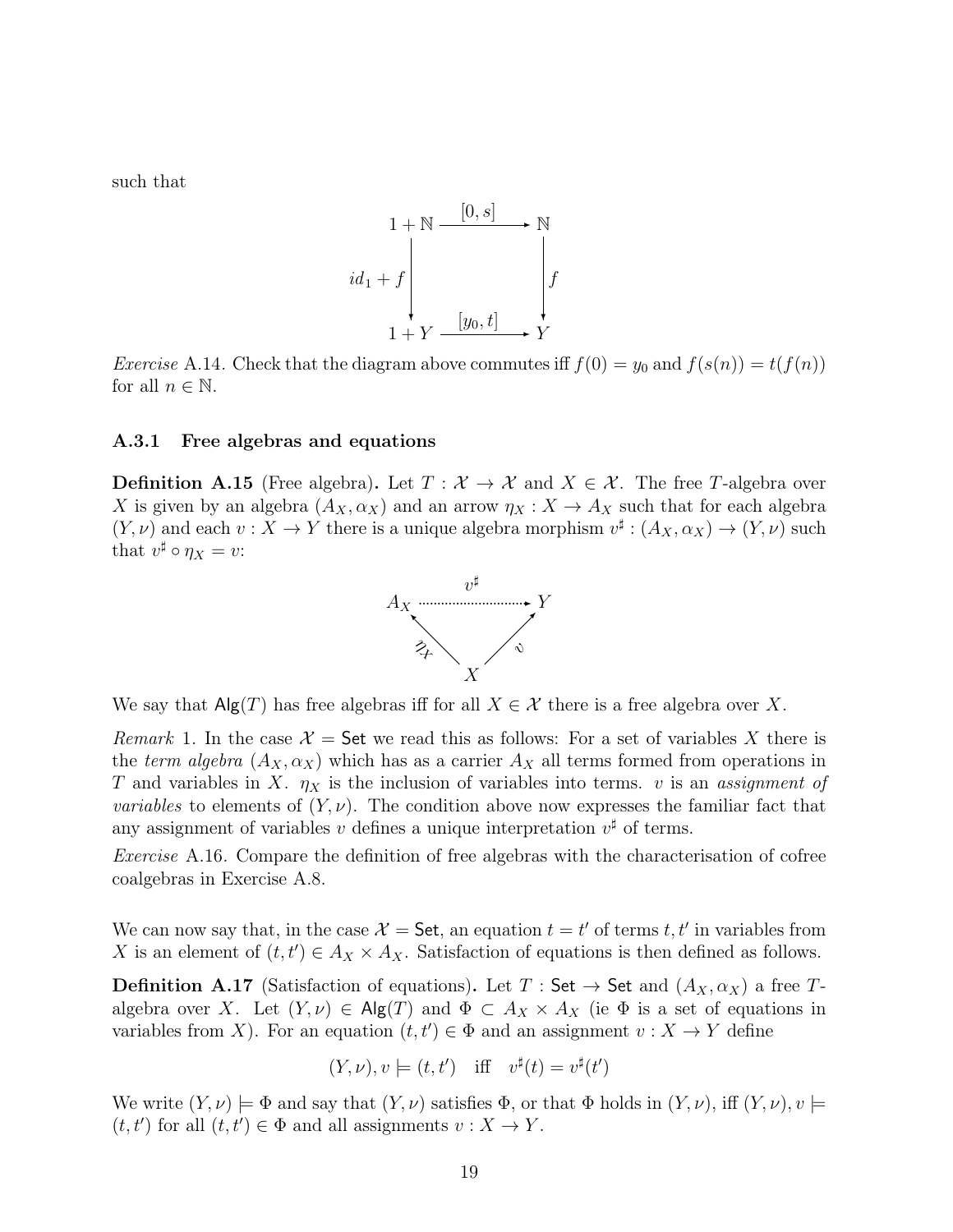### A.4 Duality

We briefly review categorical duality. A category  $\mathcal C$  consists of a class of objects, also denoted by C, and for all  $A, B \in \mathcal{C}$  of a set of arrows (or morphisms)  $\mathcal{C}(A, B)$ . The dual (or opposite) category  $\mathcal{C}^{\text{op}}$  has the same objects and arrows  $\mathcal{C}^{\text{op}}(A, B) = \mathcal{C}(B, A)$ . We write  $A^{\rm op}$  and  $f^{\rm op}$  for  $A \in \mathcal{C}$  and  $f \in \mathcal{C}(B, A)$  to indicate when we think of A as an object in  $\mathcal{C}^{\rm op}$ and of f as an arrow in  $C^{op}(A, B)$ . Duality can now be formalised as follows: Let P be a property of objects or arrows in  $\mathcal{C}$ . We then say that

> an object A (arrow f, respectively) in C has property co- $P$ iff  $A^{\rm op}$  ( $f^{\rm op}$ , respectively) has property P.

For example, an object A is co-initial in  $\mathcal C$  (usually called terminal or final) iff A is initial in  $\mathcal{C}^{\text{op}}$ ; a morphism  $f \in \mathcal{C}(A, B)$  is co-mono (usually called epi) iff  $f^{\text{op}}$  is mono; C is a co-product  $A + B$  iff  $C^{op}$  is a product  $A^{op} \times B^{op}$ . Of particular importance for us is

*Exercise* A.18. Show that  $(E, M)$  is a factorisation system in C iff  $(M, E)$  is a factorisation system in  $\mathcal{C}^{\mathrm{op}}$ .

The duality principle can also be extended to functors. The dual of a functor  $F : \mathcal{C} \to \mathcal{D}$ is the functor  $F^{\rm op}: C^{\rm op} \to \mathcal{D}^{\rm op}$  which acts on objects and morphisms as F does. We can now state precisely that algebras are dual to coalgebras:

**Proposition A.19.** Let  $T : \mathcal{X} \to \mathcal{X}$ . Alg $(T)^{\text{op}}$  is equivalent to Coalg $(T^{\text{op}})$ .

*Proof.* The iso maps objects  $(TX \xrightarrow{\xi} X)^{op}$  to  $X^{op} \xrightarrow{\xi^{op}} T^{op} X^{op}$  and is the identity on morphisms.  $\Box$ 

Note that the base category  $\mathcal X$  gets dualised as well. To emphasise this trivial but important point we state an evident corollary to the proposition:

Corollary A.20. Let  $T : \mathcal{X} \to \mathcal{X}$ . Then the forgetful functor  $U : \mathsf{Alg}(T) \to \mathcal{X}$  is dual to the forgetful functor  $U^{\text{op}}$  :  $\text{Coalg}(T^{\text{op}}) \to \mathcal{X}^{\text{op}}$ .

The fact that the base category has to be dualised makes it difficult to exploit the duality of algebras and coalgebras.

## B Modal Logic

(This is Section 4 of [26].) The purpose of this chapter is to introduce modal logic as far as needed in this course. For more information see e.g. Blackburn, de Rijke, Venema [6] or Goldblatt [15].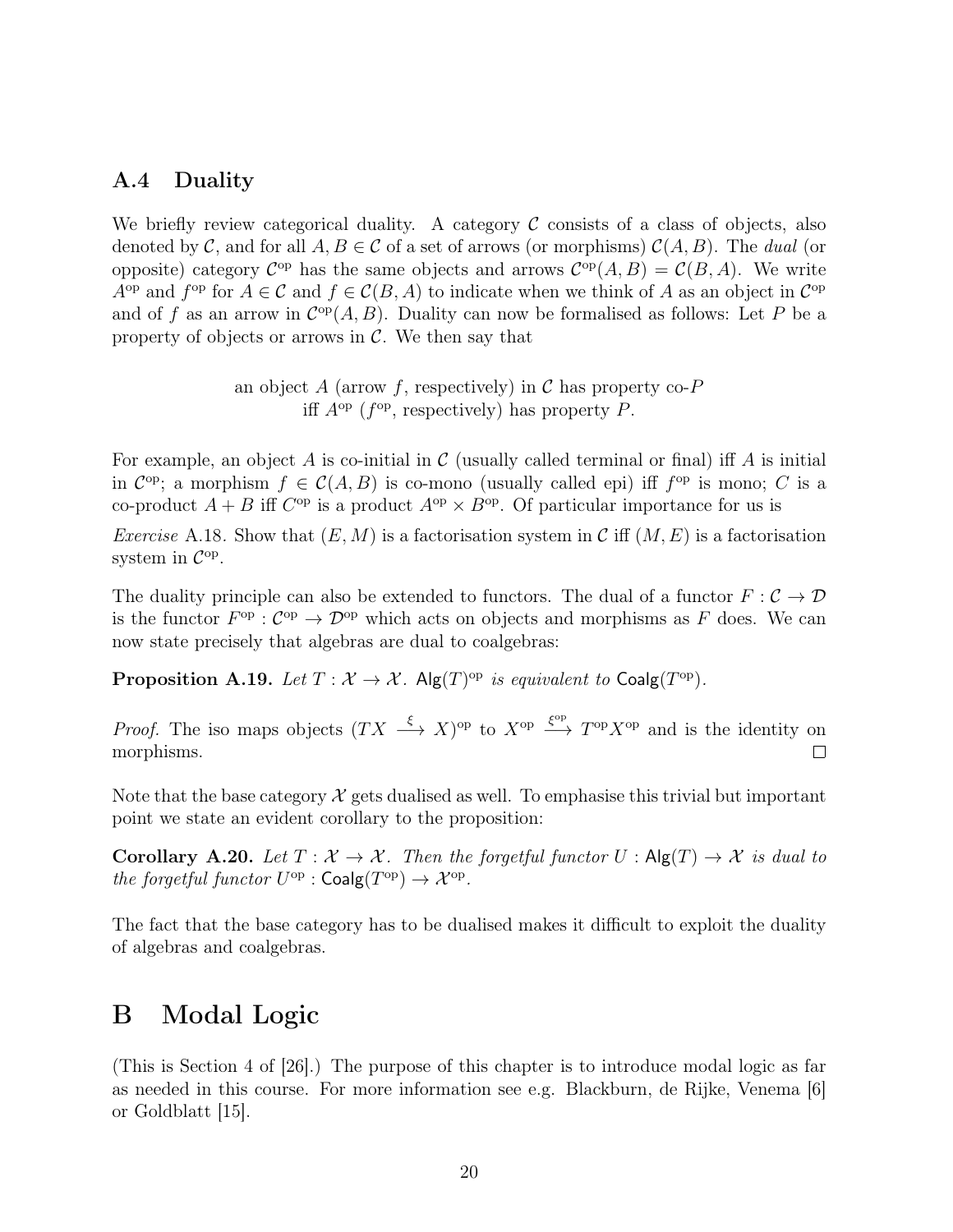#### B.1 Kripke Semantics

#### B.1.1 Introduction

Modal logic originated with the study of logics comprising modalities as eg 'necessarily'. In the beginning of the 20th century a piece of syntax was invented, nowadays mostly written  $\Box$ , in order to write formulas

 $\square\varphi$ 

having the intended meaning that  $\varphi$  holds necessarily. A question at that time was to describe axiomatically the valid formulas involving necessity. Different proposals were discussed generally including the following two axiom schemes and two rules.

> (taut) all propositional tautologies (dist)  $\square(\varphi \to \psi) \to \square \varphi \to \square \psi$  $(\text{mp})$  from  $\varphi, \varphi \to \psi$  derive  $\psi$ (nec) from  $\varphi$  derive  $\Box \varphi$

The interpretation is: propositional tautologies are valid; if necessarily  $\varphi \to \psi$  and necessarily  $\varphi$  then necessarily  $\psi$ ; modus ponens is clear; if  $\varphi$  is valid, then necessarily  $\varphi$  is valid. The modal logic consisting of these axioms and rules is today usually denoted by K.

In general, one also proposed additional axiom schemes as eg

$$
\begin{array}{ll}\n(\text{refl}) & \Box \varphi \to \varphi \\
(\text{trans}) & \Box \varphi \to \Box \Box \varphi\n\end{array}
$$

The interpretation is: if  $\varphi$  holds necessarily, then it holds indeed; if  $\varphi$  holds necessarily then it is necessary that it holds necessarily.

For a long time it was difficult to judge the value of such axiomatisation because there was no appropriate semantics of modal logic. This changed in the 1950s with the advent of possible worlds or Kripke semantics. The idea is to use graphs  $(X, R)$ ,  $R \subset X \times X$ , as models for modal logic and to think of  $X$  as a set of possible worlds and of  $R$  as an alternative relation. We then say that a formula holds necessarily in the world  $x$  iff it holds in all possible alternatives:

$$
(X, R, x) \models \Box \varphi
$$
 iff  $(X, R, y) \models \varphi$  for all y with xRy

A formula holds in  $(X, R)$  iff it holds in all worlds  $x \in X$  and a formula is valid iff it holds in all  $(X, R)$ .

Exercise B.1. If you are not familiar with Kripke semantics, then show that (dist) is valid. Also show that (nec) is correct: if  $\varphi$  is valid, then also  $\Box \varphi$ . Show that  $\varphi \to \Box \varphi$  is not valid.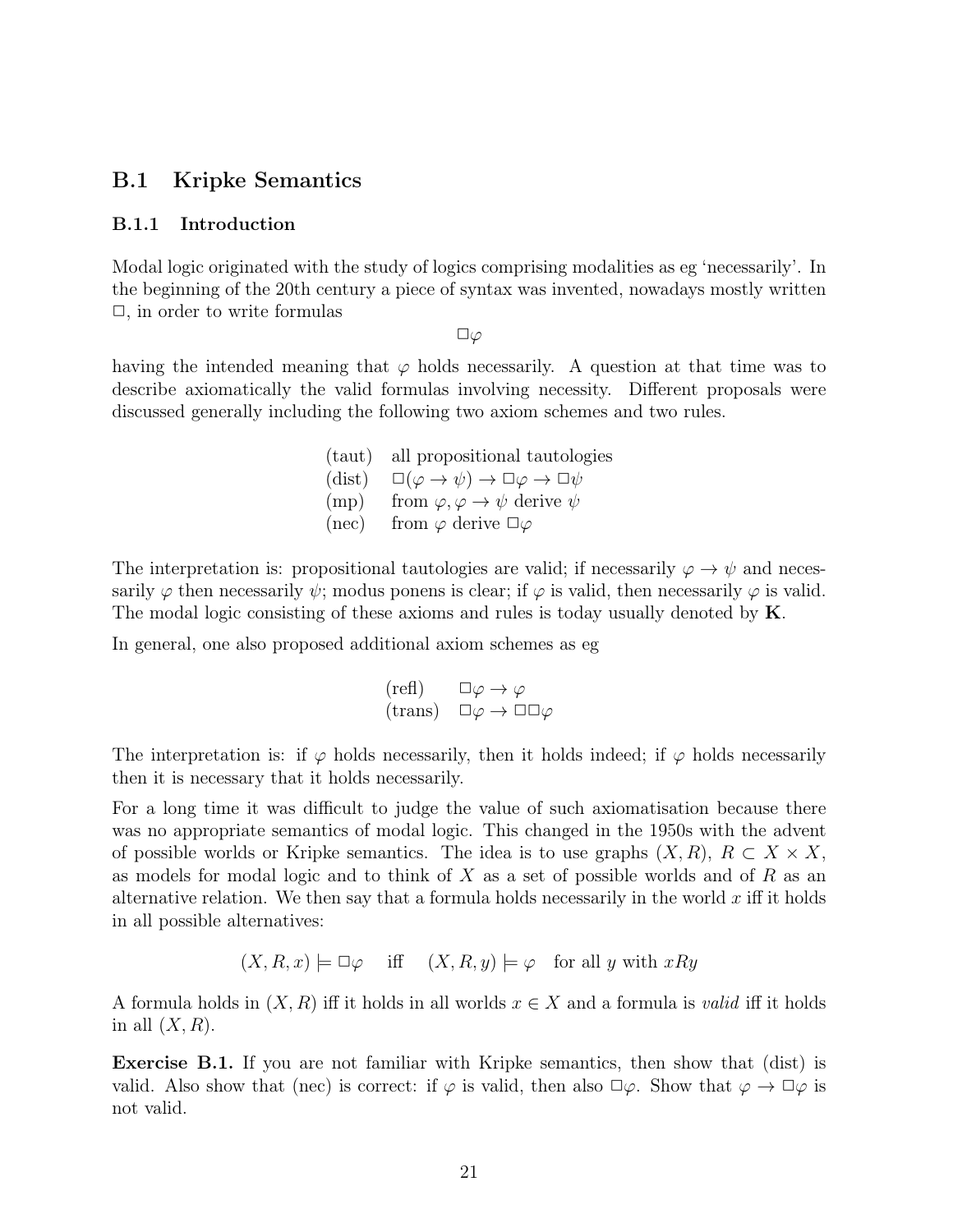#### B.1.2 Frames and Models

We presented modal logic avoiding any discussion of propositional logic. But there is an issue: namely whether we should interpret the atomic propositions  $p \in \text{Prop of proposi-}$ tional logic as variables or as constants. This distinction gives rise to the notions of Kripke frame and Kripke model.

But first let us be precise about the language of modal logic.

Definition B.2 (Modal language). Given a set of atomic propositions Prop, the set of all modal formulas  $ML$ , sometimes written  $ML(Prop)$ , is defined inductively by

$$
p \in \text{Prop} \quad \Rightarrow \quad p \in \mathcal{ML}
$$
  
\n
$$
\perp \in \mathcal{ML}
$$
  
\n
$$
\varphi, \psi \in \mathcal{ML} \quad \Rightarrow \quad \varphi \to \psi \in \mathcal{ML}
$$
  
\n
$$
\varphi \in \mathcal{ML} \quad \Rightarrow \quad \square \varphi \in \mathcal{ML}
$$

⊥ is falsum. The other boolean operators  $\top, \neg, \wedge, \vee$  can be defined from  $\bot, \rightarrow$ . The modal operator  $\diamond$  is defined as  $\neg \Box \neg$ .

If we understand atomic propositions as constants we need to extend graphs by interpretations of atomic propositions:

**Definition B.3.** A Kripke model  $(X, R, V)$  consists of a set X, a relation  $R \subset X \times X$ and a valuation  $V : X \rightarrow \mathcal{P}$ Prop.

Elements of X are called states, (possible) worlds, or points.  $R$  is called the accessibility relation or alternative relation. Elements of Prop are called atomic propositions or propositional variables.

The idea is that V assigns to  $x \in X$  the set of atomic propositions holding in x; the semantics of propositional connectives is as usual and the semantics of  $\Box$  is as we have seen it. To summarise:

**Definition B.4** (Semantics of modal logic). For a Kripke model  $(X, R, V)$  and  $x \in X$ define:

$$
(X, R, V, x) \models p \quad \text{iff} \quad p \in V(x)
$$
  
\n
$$
(X, R, V, x) \not\models \bot
$$
  
\n
$$
(X, R, V, x) \models \varphi \rightarrow \psi \quad \text{iff} \quad (X, R, V, x) \models \varphi \Rightarrow (X, R, V, x) \models \psi
$$
  
\n
$$
(X, R, V, x) \models \Box \varphi \quad \text{iff} \quad xRy \Rightarrow (X, R, V, y) \models \varphi \quad \text{for all } y \in X.
$$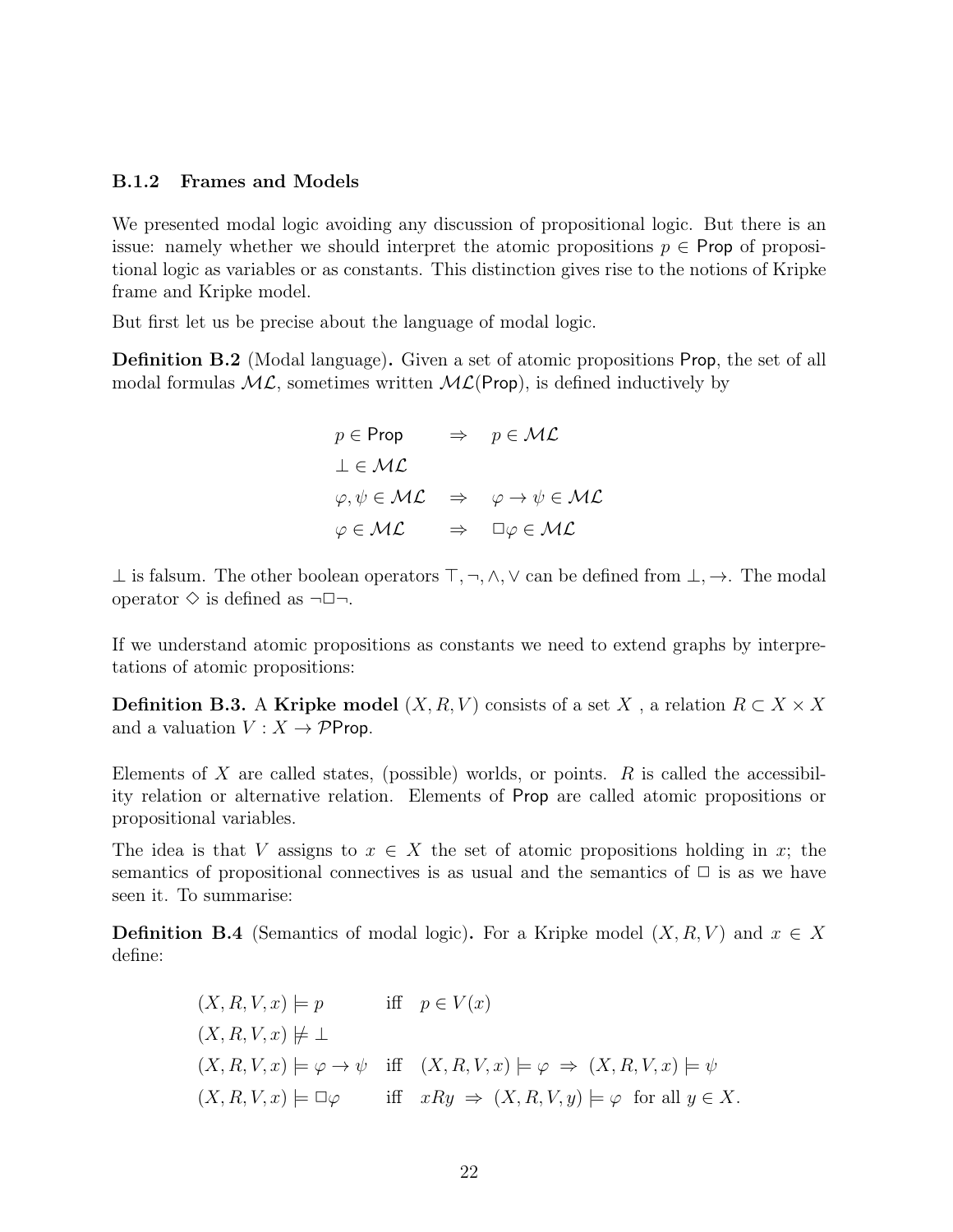$\varphi$  holds in a model  $(X, R, V)$ , written  $(X, R, V) \models \varphi$ , iff  $(X, R, V, x) \models \varphi$  for all  $x \in X$ . And  $\varphi$  is valid, written  $\models \varphi$ , iff  $\varphi$  holds in all models.

*Notation:* We write  $x \models \varphi$  instead of  $(X, R, V, x) \models \varphi$  when  $(X, R, V)$  is clear from the context.

We can also take another perspective on atomic propositions. Studying eg the logic of necessity, one is interested in the formulas valid under all possible interpretations of atomic propositions. We then think of atomic propositions as propositional variables:

**Definition B.5.** A Kripke frame  $(X, R)$  consists of a set X, and a relation  $R \subset X \times X$ . Models  $(X, R, V)$ ,  $V: X \to \mathcal{P}$ Prop, are said to be *based on*  $(X, R)$  and  $(X, R)$  is called the underlying frame of the model.

A frame  $(X, R)$  satisfies a formula  $\varphi$ , or  $\varphi$  holds in  $(X, R)$ , iff all models based on the frame satisfy  $\varphi$ :

 $(X, R) \models \varphi$  iff  $(X, R, V) \models \varphi$  for all  $V : X \rightarrow \mathcal{P}$ Prop

Note that  $\varphi$  holds in all models iff it holds in all frames.

One difference between models and frames is that the theory of a frame is always closed under substitution, see Exercise B.21. For frames, it is therefore enough to consider axioms as eg  $\Box p \rightarrow p$  for some  $p \in$  Prop; for models, however, we would employ an axiom scheme  $\Box \varphi \rightarrow \varphi$  corresponding to the set of axioms  $\{\Box \varphi \rightarrow \varphi : \varphi \in \mathcal{ML}\}\$ . A more essential difference between models and frames is the topic of the next

Exercise B.6. Let  $p \in$  Prop.

- 1. Show that  $\Box p \rightarrow p$  holds in all reflexive frames  $(X, R)$  (ie  $\forall x \in X$  .  $xRx$ ).
- 2. Give an example of a non-reflexive model satisfying  $\Box \varphi \rightarrow \varphi$  for all  $\varphi \in M\mathcal{L}$ . Is there a non-reflexive frame satisfying  $\Box p \rightarrow p$ ?

From the point of view of logic, frames seem to be the interesting structures: When we ask what formulas are valid under all interpretations of propositional variables, it is natural to consider frames as the semantic structures for modal logic.

On the other hand, from the computer science point of view, models seem to be the natural structures. Consider a program or algorithm as given by a set of states X and a relation R, R giving for each state its successors. But program states are not just 'naked' elements, they carry additional information, typically the contents of the memory. This information can be thought of as being encoded by the valuation  $V : X \rightarrow \mathcal{P}$ Prop. That is, thinking of modal logic as a specification language for transition systems (algorithms, programs), models are the natural semantic structures of modal logic.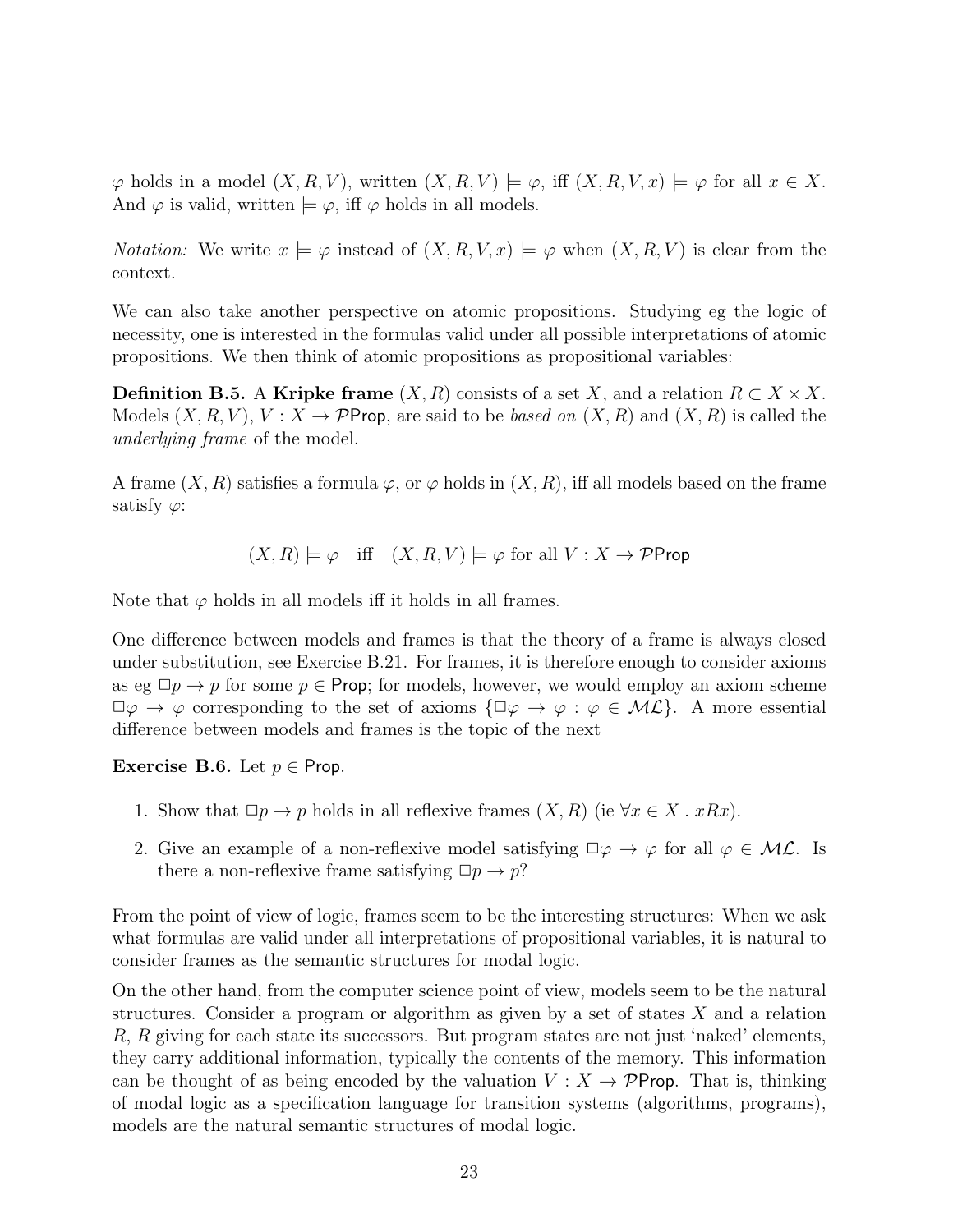But even then, the underlying frames  $(X, R)$  are of some interest. Often, we are not interested in arbitrary models  $(X, R, V)$  but want to restrict our attention to programs with special properties, eg deterministic ones. Being deterministic then, is a property of R, and hence a property of the class of underlying frames. For another typical example, think of Kripke models  $(X, R, V)$  as runs of programs. In this case we may want to require the underlying frames to have an initial state, to be reflexive, transitive, and perhaps linear.

The next section further develops the exercise above and discusses how modal logic can be used to describe certain frame classes.

#### B.1.3 Definability

We say that a class of frames B is defined by a class of formulas  $\Phi$  iff  $\mathcal{B} = \{(X,R) :$  $(X, R) \models \Phi$ . There are then two questions relating to definability:

- Given a class of formulas, can we characterise the defined class of frames?
- Given a class of frames, are there formulas defining it?

To illustrate the first question, suppose that someone proposes formulas (refl) and (trans) as axioms for necessity. Understanding then the defined class of frames would make it easier to judge the proposed axiomatisation (for example, as will be shown below, whether we accept (trans) depends on whether we think of the alternative relation as being transitive). To illustrate the second question, recall from the discussion at the end of the previous section that we might be interested in defining eg the class of deterministic frames or the class of reflexive, transitive, linear frames.

There exist only partial answers to these questions but many important cases are wellknown. Table 1 gives a typical list of examples.

To check that a frame satisfying the first-order property also satisfies the modal formula is usually straight forward. If you are not familiar with this, you should do some of the correspondences in Table 1 as exercises. The converse direction is usually more difficult to establish. An easy but typical example is the case of (trans):

We show that only transitive frames satisfy  $\Box p \rightarrow \Box \Box p$ . Suppose  $(X, R)$  is not transitive, that is, there are  $x, y, z \in X$  such that  $xRy \wedge yRz \wedge \neg xRz$ . We have to find a valuation V such that  $(X, R, V, x) \not\models \Box p \rightarrow \Box \Box p$ . Choose as extension of p the *smallest* set such that  $(X, R, V, x) \models \Box p$  (ie let  $p \in V(w) \Leftrightarrow xRw$ ). Now,  $\neg xRz$  guarantees that  $p \notin V(z)$  and it follows from  $xRy \wedge yRz$  that  $(X, R, V, x) \not\models \Box \Box p$ .

#### B.1.4 Multimodal Logics

We have seen Kripke semantics for modal logics with one modality. But the basic ideas of modal logic and possible world semantics can be varied in many ways. We will discuss here only modal logics with more than one modality.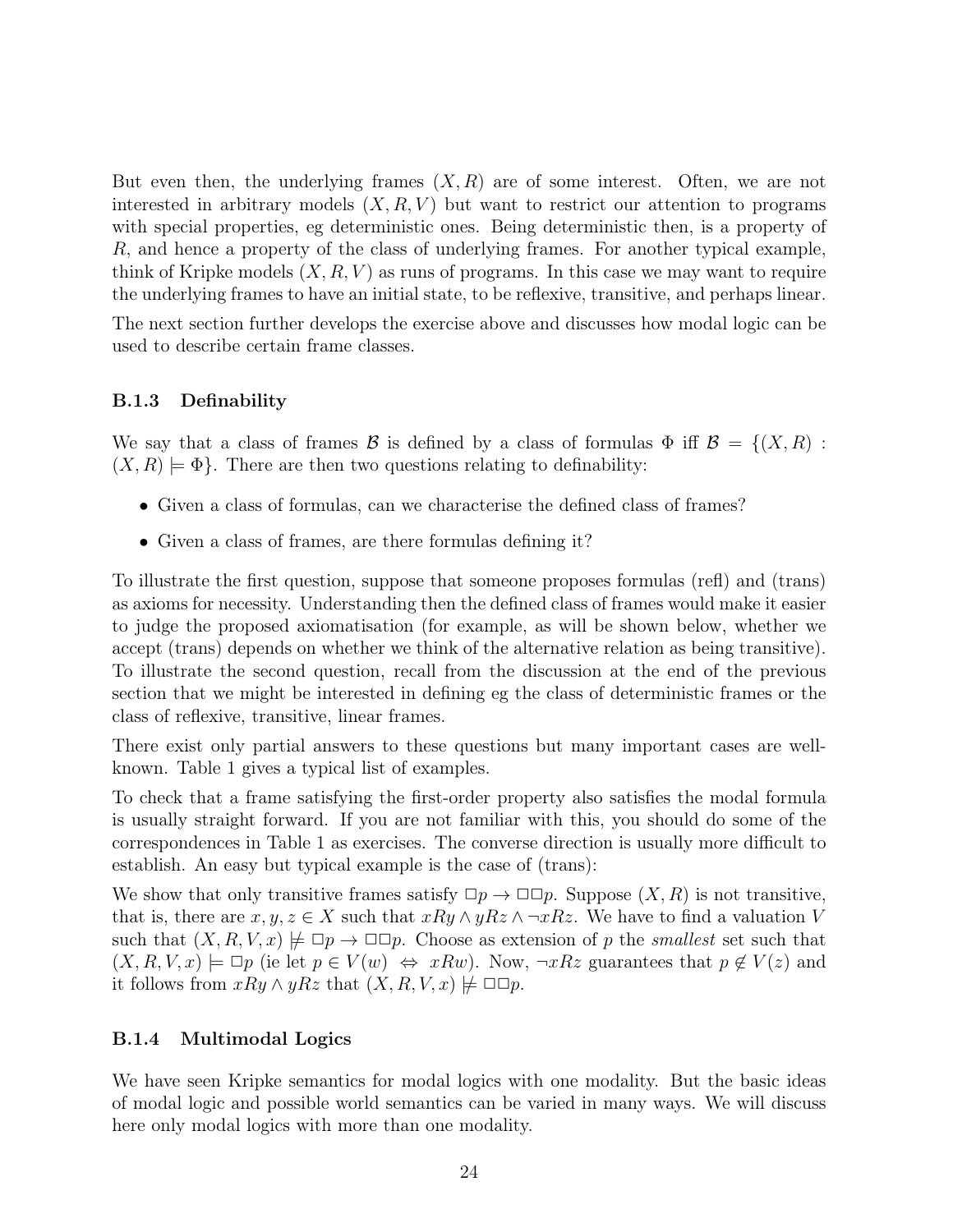|              | Name            | Axiom                                         |
|--------------|-----------------|-----------------------------------------------|
| $\mathbf{1}$ | $(\text{refl})$ | $\Box p \rightarrow p$                        |
| 2            | ${\rm (trans)}$ | $\Box p \rightarrow \Box \Box p$              |
| 3            | $(\text{ser})$  | ◇                                             |
| 4            | $(\det)$        | $\Diamond p \rightarrow \Box p$               |
| 5            | (fun)           | $\Diamond p \leftrightarrow \Box p$           |
| 6            | (dir)           | $\Diamond \Box p \rightarrow \Box \Diamond p$ |

|                | Name          | Conditions on R                                                                                  |
|----------------|---------------|--------------------------------------------------------------------------------------------------|
|                | reflexive     | $\forall x(xRx)$                                                                                 |
| $\overline{2}$ | transitive    | $\forall x \forall y \forall z (x R y \land y R z \rightarrow x R z)$                            |
| 3              | serial        | $\forall x \exists y (x R y)$                                                                    |
| $\overline{4}$ | deterministic | $\forall x \forall y \forall z (x R y \land x R z \rightarrow y = z)$                            |
| 5              | functional    | $\forall x \exists! y (x R y)$                                                                   |
| 6              | directed      | $\forall x \forall y \forall z (x R y \land x R z \rightarrow \exists x' (y R x' \land z R x'))$ |

Table 1: Modal Formulas and First-Order Correspondences

A multimodal logic has modalities  $\Box_a$  for all  $a \in A$  for some set A. That is, the last clause of Definition B.2 is replaced by

$$
\varphi \in \mathcal{ML}, \, a \in A \quad \Rightarrow \quad \Box_a \varphi \in \mathcal{ML}
$$

One should now write  $ML(Prop, A)$  but if no confusion can arise we continue to use  $ML$ .

A frame  $(X,(R_a)_{a\in A})$  for a multimodal logic has a relation  $R_a$  for each modality  $\Box_a$ . A model  $(X,(R_a)_{a\in A}, V)$  has additionally a valuation of atomic propositions.

Example B.7 (Hennessy-Milner logic). Consider a multimodal logic without atomic propositions and with modalities  $\Box_a$ ,  $a \in A$ , where we think of A as a set of actions and of  $\Box_a \varphi$ as  $\varphi$  holds after a'. A Kripke model is then a transition system  $(X,(R_a)_{a\in A})$  (remember that there are no atomic propositions and hence no valuation). It is customary to write  $x \stackrel{a}{\longrightarrow} y$  for  $x R_a y$  and  $[a]$  for  $\square_a$ .

**Example B.8** (Multi-agent systems). Consider a multimodal logic with modalities  $\Box_a$ ,  $a \in A$ , where we think of A as a set of agents and of  $\Box_a \varphi$  as 'agent a knows  $\varphi'$ . Atomic propositions describe the facts agents can know. A Kripke model  $(X,(R_a)_{a\in A}, V)$  can be understood as follows.  $X$  is a set of possible worlds and  $V$  describes the facts holding in each world.  $xR_ay$  means that agent a considers y as an alternative world for  $x.$   $x \models \Box_a \varphi$ means that  $\varphi$  holds in all worlds which are considered as alternative worlds by agent a, ie a knows  $\varphi$ .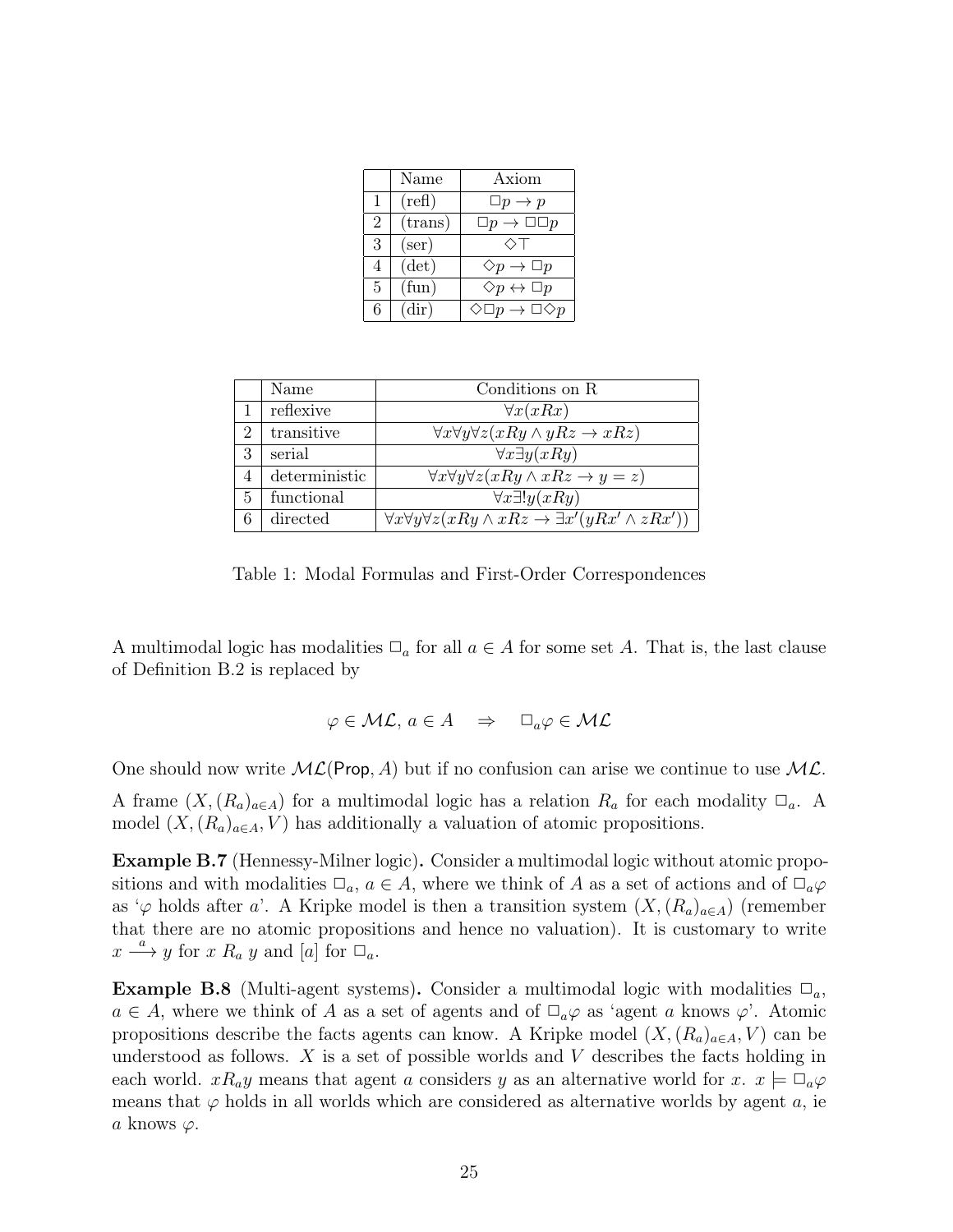**Example B.9** (Temporal logic). Consider a multimodal logic with two modalities  $\circ$ ,  $\Box$ where we think of  $\circ\varphi$  as 'in the next state holds  $\varphi$ ' and of  $\Box\varphi$  as 'now and always in the future holds  $\varphi'$ . A particularly interesting Kripke frame for this logic is  $(N, S, \leq)$  where  $m S n$  iff  $n = m + 1$ . Models based on this frame can be considered as runs of programs and the modal logic defined by this frame, linear temporal logic, plays an important role in the verification of programs, see eg [23, 28, 12, 35].

### B.2 Bisimulation

Having seen Kripke frames and models, it is natural to ask what would be an appropriate notion of morphism for these structures. But instead of defining morphisms right away, we look first at relations between models. In particular, given two (multimodal) Kripke models  $(X,(R_a)_{a\in A},V), (X',(R'_a)_{a\in A},V')$ , we are interested in describing relations  $B\subset X\times X'$ such that

$$
x B x' \Rightarrow (x \models \varphi \Leftrightarrow x' \models \varphi).
$$

A careful analysis of the definition of  $x \models \varphi$  leads to the following notion of bisimulation.

**Definition B.10** (Bisimulation). Given two Kripke models  $(X,(R_a)_{a\in A},V), (X',(R'_a)_{a\in A},V')$ we call  $B \subset X \times X'$  a bisimulation between the models iff x B x' implies that

$$
V(x) = V(x')
$$
  

$$
x \xrightarrow{a} y \Rightarrow \exists y' \cdot x' \xrightarrow{a} y' \& y B y'
$$
  

$$
x' \xrightarrow{a} y' \Rightarrow \exists y \cdot x \xrightarrow{a} y \& y B y'
$$

(writing  $\stackrel{a}{\longrightarrow}$  for  $R_a$  and  $R'_a$ ). x, x' are called *bisimilar* iff there is a bisimulation relating them. Bisimulations for frames can be obtained as a special case by ignoring the clause concerning the valuations  $V, V'$ .

Examples of (non-)bisimilarity can be found in the exercises. For us, the following is essential and an exercise that should not be missed.

Exercise B.11. Show by induction on the structure of formulas that given two models  $(X,(R_a)_{a\in A},V), (X',(R'_a)_{a\in A},V')$  then for all  $x \in X, x' \in X'$  it holds:  $x,x'$  bisimilar implies that  $x \models \varphi \Leftrightarrow x' \models \varphi$  for all modal formulas  $\varphi$ .

We now define morphisms as functional bisimulations.

**Definition B.12.** Given two Kripke models/frames  $(X, \ldots), (X', \ldots)$  a morphism  $f$ :  $(X, \ldots) \to (X', \ldots)$  is a function  $f : X \to X'$  such that its graph  $\{(x, f(x)) : x \in X\}$  is a bisimulation.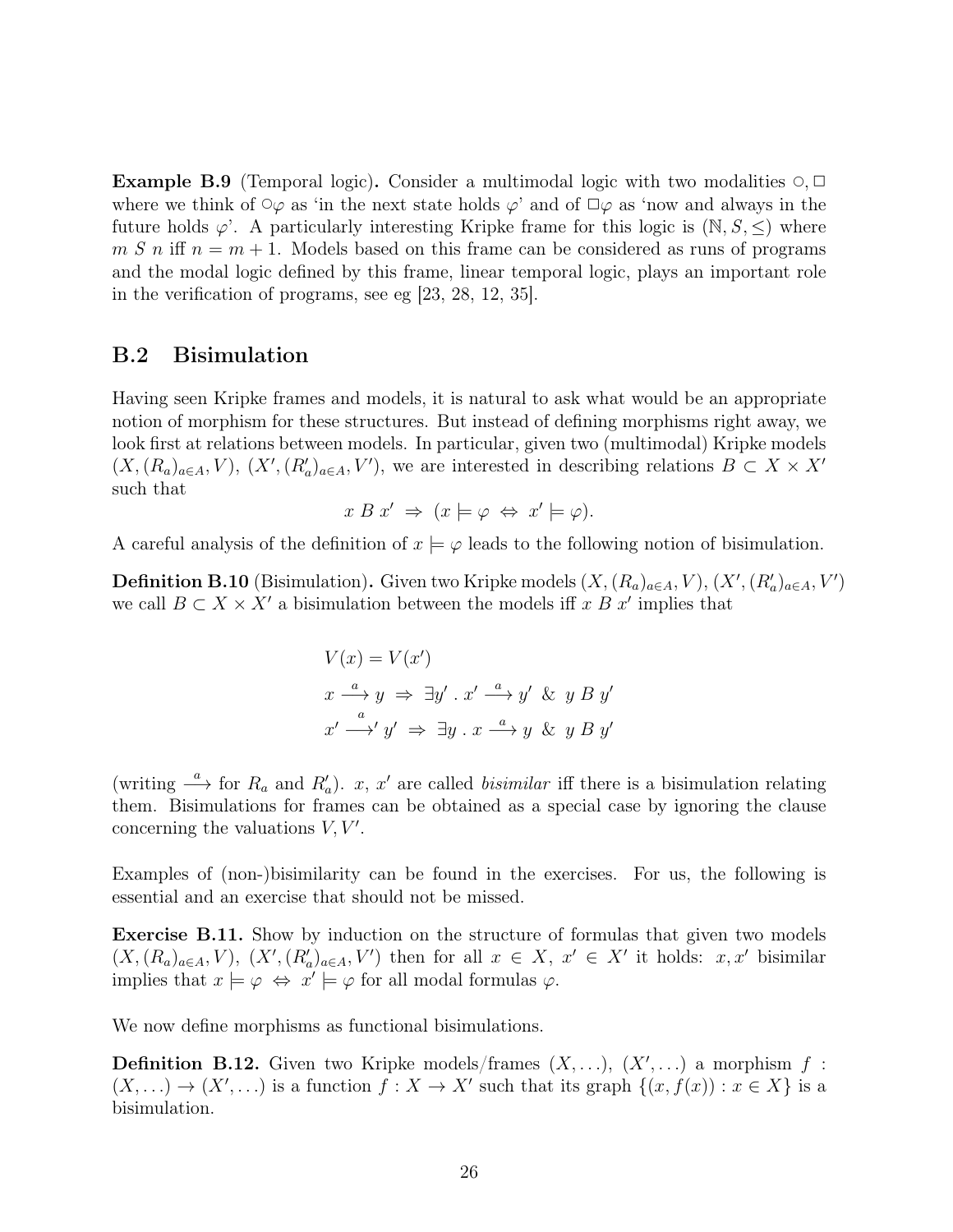These morphisms are usually called p-morphisms or bounded morphisms. The following observation—which should by now be no surprise—justifies to call them simply morphisms.

Proposition B.13. The morphisms of Kripke models/frames are precisely the coalgebra morphisms.

*Proof.* (Monomodal) Kripke frames are  $P$ -coalgebras and their morphisms were shown to be functional bisimulations in Proposition A.2 (check this). Kripke models are  $(\mathcal{P} \times \mathcal{P}$ Prop)coalgebras; multimodal Kripke frames are  $\mathcal{P}(A \times -)$ -coalgebras and multimodal Kripke models  $(\mathcal{P}(A \times -) \times \mathcal{P}$ Prop)-coalgebras. These cases are only slight variations.  $\Box$ 

Another way to phrase the relationship between coalgebras and Kripke models/frames is the following:

**Proposition B.14.** Let  $(X, \ldots), (X', \ldots)$  be two Kripke models/frames. Then  $x \in X$ ,  $x' \in X'$  are bisimilar (in the sense of modal logic) iff they are behaviourally equivalent (in the coalgebraic sense).

The relationship between modal formulas and morphisms is summarised by the following two classical results. We need some standard terminology: a formula  $\varphi$  is preserved under quotients if  $A \to A'$  surjective and  $A \models \varphi$  implies  $A' \models \varphi$ ;  $\varphi$  is preserved under submodels/subframes if  $A' \to A$  injective and  $A \models \varphi$  implies  $A' \models \varphi$ ;  $\varphi$  is preserved under disjoint unions (or coproducts) if  $A_i \models \varphi$  for all  $i \in I$  implies  $\coprod_I A_i \models \varphi$ ;  $\varphi$  is preserved under domains of quotients if  $A' \to A$  surjective and  $A \models \varphi$  implies  $A' \models \varphi$ .

Proposition B.15. Wrt Kripke models, modal formulas are preserved under quotients, submodels, disjoint unions, and domains of quotients.

Proposition B.16. Wrt Kripke frames, modal formulas are preserved under quotients, subframes, and disjoint unions.

The proof of this propositions is an easy corollary to Exercise B.11.

### B.3 The Logic of Bisimulation

The aim of this section is to substantiate the claim that modal logic is the logic of bisimulation. We have seen in Exercise B.11 that for two models  $(X, R, V)$ ,  $(X', R', V')$ , and  $x \in X, x' \in X'$ 

$$
x, x'
$$
 bisimilar  $\Rightarrow \forall \varphi \in \mathcal{ML} : x \models \varphi \Leftrightarrow x' \models \varphi$ ,

that is, bisimilarity implies modal equivalence. Unfortunately, the converse does not hold. Figure 1 shows an example where x has for each  $n \in \mathbb{N}$  a branch of length n, and x' has additionally an infinite branch. That  $x$  and  $x'$  are not bisimilar is not difficult to see: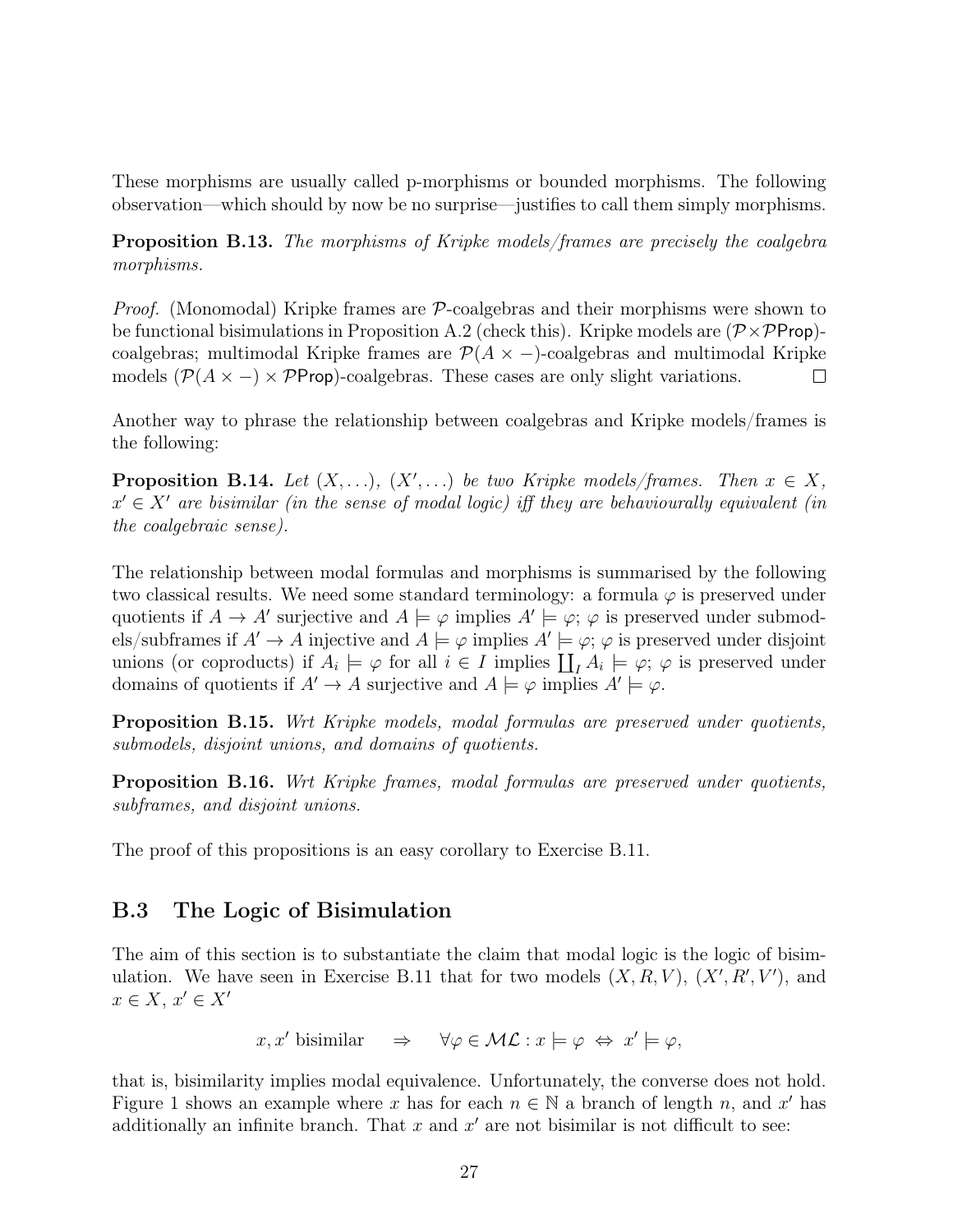Figure 1: Modally equivalent but not bisimilar models

Exercise B.17. Consider the models in Figure 1 (assume that all states satisfy the same atomic propositions). Show that  $x, x'$  are not bisimilar.

To show that x and  $x'$  are modally equivalent is not difficult either but requires a bit more work, see Exercise B.25.

The example suggests (at least after having done Exercise B.25) that the failure of modal logic to characterise states up to bisimilarity is related to the facts that

- a single modal formula can not express enough about an infinite branch, and that
- a transition system may have infinite branching.

And indeed, adjusting either of the two points above results in a perfect match of bisimilarity and modal expressiveness. This is the contents of the following two theorems.

The first idea is to increase expressiveness of modal logic using infinitary modal logic  $\mathcal{ML}_{\infty}$ .  $ML_{\infty}$  is defined as  $ML$  with the additional clause

$$
\Phi\subset\mathcal{ML}_\infty\quad\Rightarrow\quad \bigwedge\Phi\in\mathcal{ML}_\infty
$$

and stipulating  $\bigwedge \Phi \Leftrightarrow \forall \varphi \in \Phi : x \models \varphi.$ 

**Theorem B.18.** For each model  $(X, R, V)$  and each  $x \in X$  there is a formula  $\varphi_x \in \mathcal{ML}_{\infty}$ such that for all models  $(X', R', V')$  and all  $x' \in X'$ 

$$
x' \models \varphi_x
$$
 iff  $x, x'$  bisimilar.

The other idea is to restrict attention to models with finite branching.

**Theorem B.19** (Hennessy and Milner). Let K be the class of image-finite Kripke models, ie for all  $(X, R, V)$  and all  $x \in X$  the set  $\{y : x R y\}$  is finite. Then for all  $(X, R, V)$ ,  $(X', R', V')$  in K and all  $x \in X$ ,  $x' \in X'$ 

$$
\forall \varphi \in \mathcal{ML} : x \models \varphi \Leftrightarrow x' \models \varphi \Rightarrow x, x' \text{ bisimilar.}
$$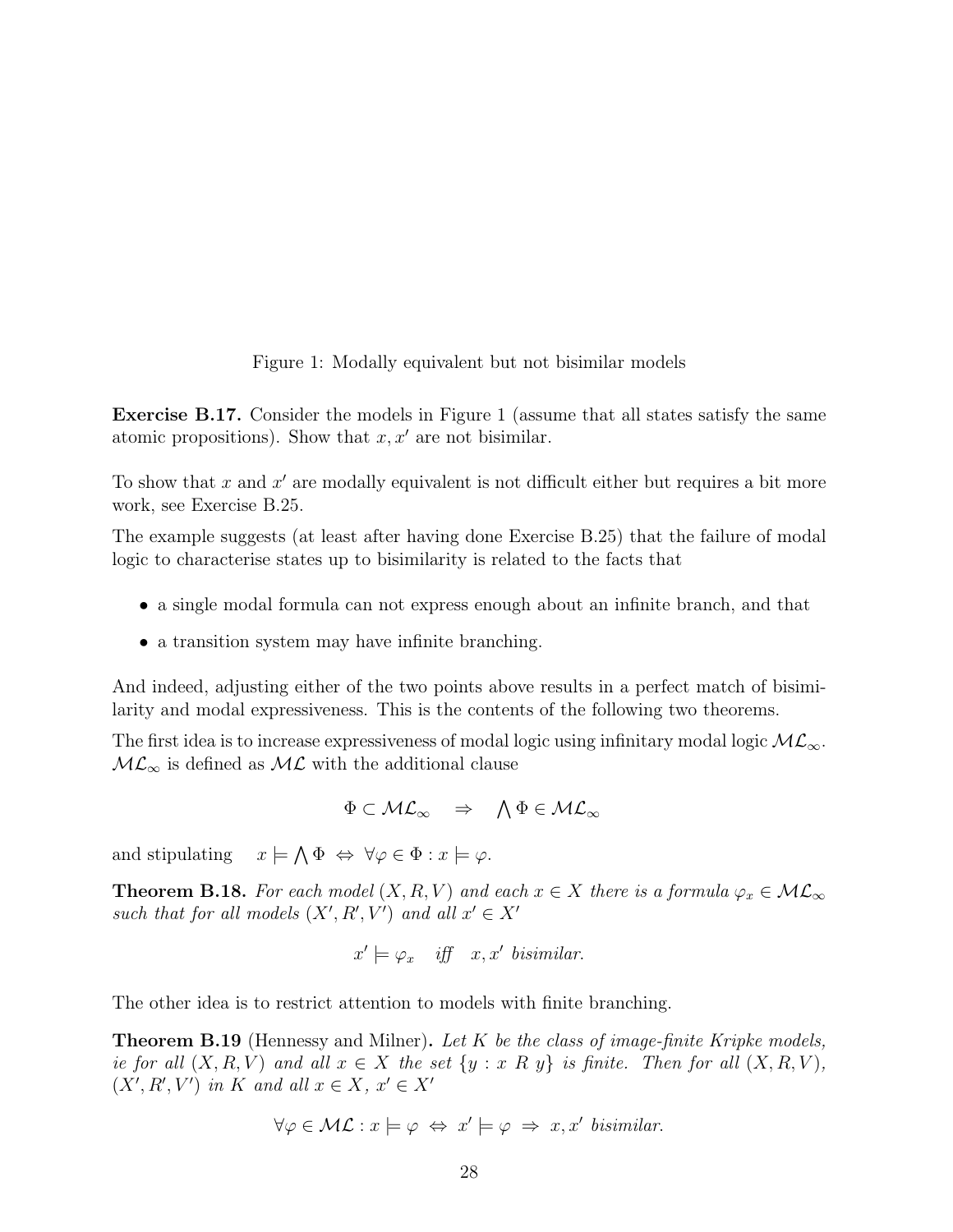From the point of view of classical first-order logic, however, the most satisfactory explanation of the relationship of modal logic to bisimulation is the following characterisation of modal logic as the bisimulation invariant fragment of first-order logic: A first-order formula is invariant under bisimulations iff it is equivalent to a modal formula.

To make this precise we note that a Kripke model  $(X, R, V)$  can also be understood as a first-order model with one binary relation  $R$  and one unary predicate  $P$  for each atomic proposition  $p \in \textsf{Prop}$ . Let us call  $\mathcal{FL}$  the corresponding first-order language (containing one relation symbol and for each atomic proposition a unary predicate symbol). The definition of  $(X, R, V, x) \models \varphi$  in Section B.1.2 can now be read as a translation  $(-)^* : \mathcal{ML} \to \mathcal{FL}$  of modal formulas in first-order formulas with one free variable  $x$ :

$$
p^* = P(x)
$$
  
\n
$$
\perp^* = \perp
$$
  
\n
$$
(\varphi \to \psi)^* = \varphi^* \to \psi^*
$$
  
\n
$$
(\Box \varphi)^* = \forall y : xRy \to \varphi^*[y/x]
$$

where y is a variable not occurring free in  $\varphi^*$  (and  $[y/x]$  denotes substitution of y for x).

**Theorem B.20** (van Benthem). A first-order formula  $\psi \in \mathcal{FL}$  is invariant under bisimulation iff it is logically equivalent to a translation  $\varphi^*$  of a modal formula  $\varphi \in \mathcal{ML}$ .

#### B.4 Exercises

Exercise B.21. Show that the theory of a frame is closed under substitution. That is, for  $\varphi, \psi \in \mathcal{ML}$  and  $p \in \mathsf{Prop}$  it holds that  $(X, R) \models \varphi \Rightarrow (X, R) \models \varphi[\psi/p]$  (where  $[\psi/p]$ denotes substitution of  $\psi$  for  $p$ ).

Exercise B.22 (Examples of bisimilarities). Assume a monomodal language. Show that in the models given below the states  $x$  and  $x'$  are bisimilar.

1. The relational structure of the models is depicted below. For the valuations assume that  $V(y) = V(z) = V'(y')$  and  $V(x) = V'(x')$ .

2. For the following models assume that all states have the same valuation.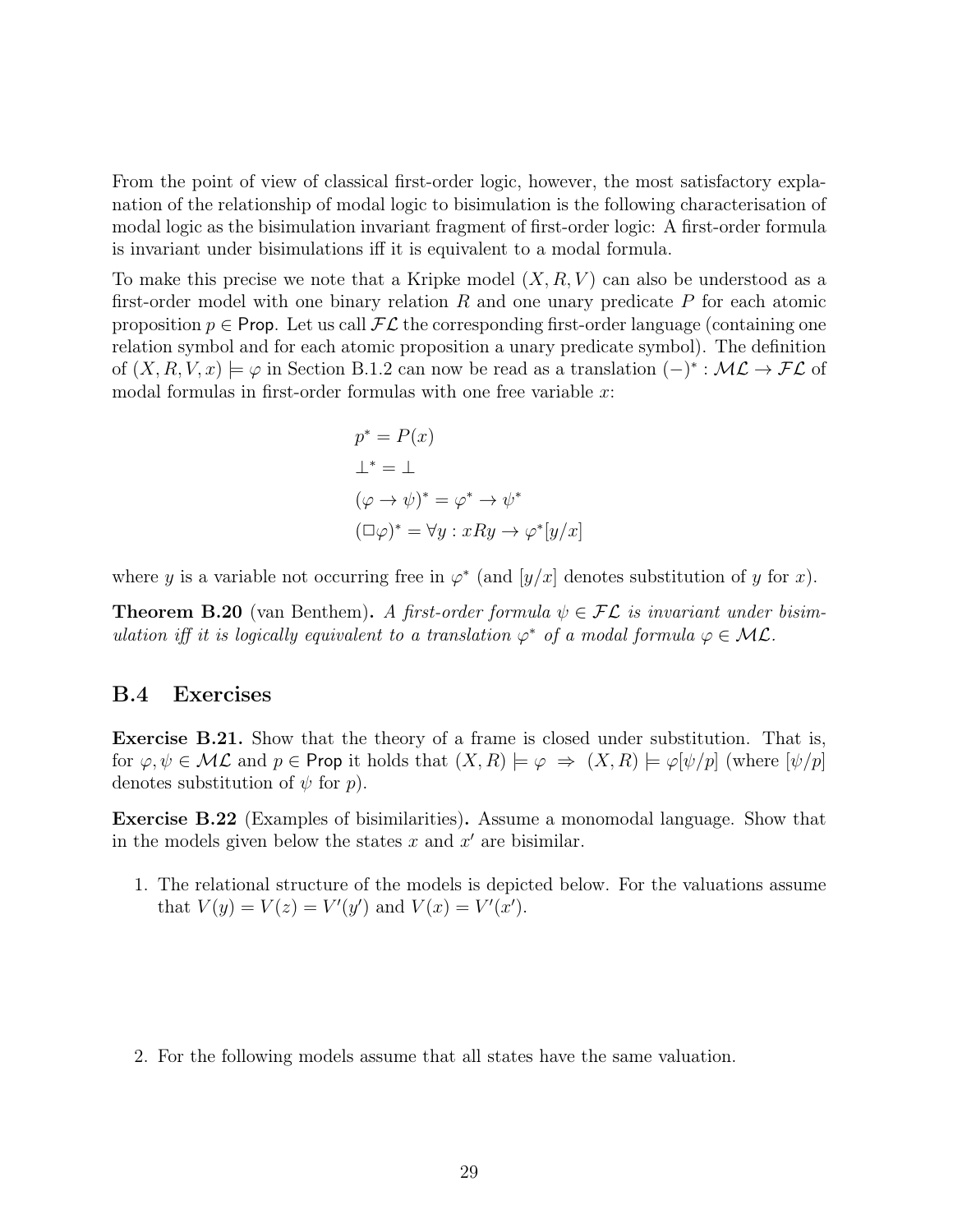Exercise B.23 (A non-example of bisimilarity). Assume a multimodal language with three modalities  $A = \{a, b, c\}$  and no atomic propositions. Consider the two models below.

- 1. Show that  $x, x'$  are not bisimilar.
- 2. Give modal formulas that distinguish  $x$  and  $x'$ .

Note that both models show the same behaviour  $\{ab, ac\}$  if only traces are considered.

Exercise B.24 (Bisimilarity of frames). For frames bisimilarity does not imply modal equivalence. First note that  $x, x'$  in the the following two frames are bisimilar.

Now, show

- 1.  $x \models \varphi \Rightarrow x' \models \varphi$
- 2.  $x' \models \varphi \not\Rightarrow x \models \varphi$

**Exercise B.25** (Modal equivalence does not imply bisimilarity). Denote by  $(X, R, V)$ and  $(X', R', V')$  the two models of Figure 1. The aim is to show that x and x' are modally equivalent. We need two definitions.

The depth of a modal formula counts the number of nested boxes, ie  $depth(\perp) = depth(p)$ 0,  $depth(\varphi \rightarrow \psi) = \max(depth(\varphi), depth(\psi)), depth(\Box \varphi) = depth(\varphi) + 1.$ 

Denote by  $Cut(x, n)$  the model which is obtained from  $(X, R, V)$  by deleting all states which are not reachable from x in n or fewer than n steps. For example  $Cut(x, 0)$  consists just of x. Similarly define  $Cut'(x', n)$ .

- 1. Show that  $depth(\varphi) \leq n$  implies that  $(Cut(x,n), x) \models \varphi \Leftrightarrow (X, R, V, x) \models \varphi$  and that  $(Cut'(x', n), x') \models \varphi \Leftrightarrow (X', R', V', x') \models \varphi$ .
- 2. Conclude that for all modal formulas  $(X, R, V, x) \models \varphi \Leftrightarrow (X', R', V', x') \models \varphi$ .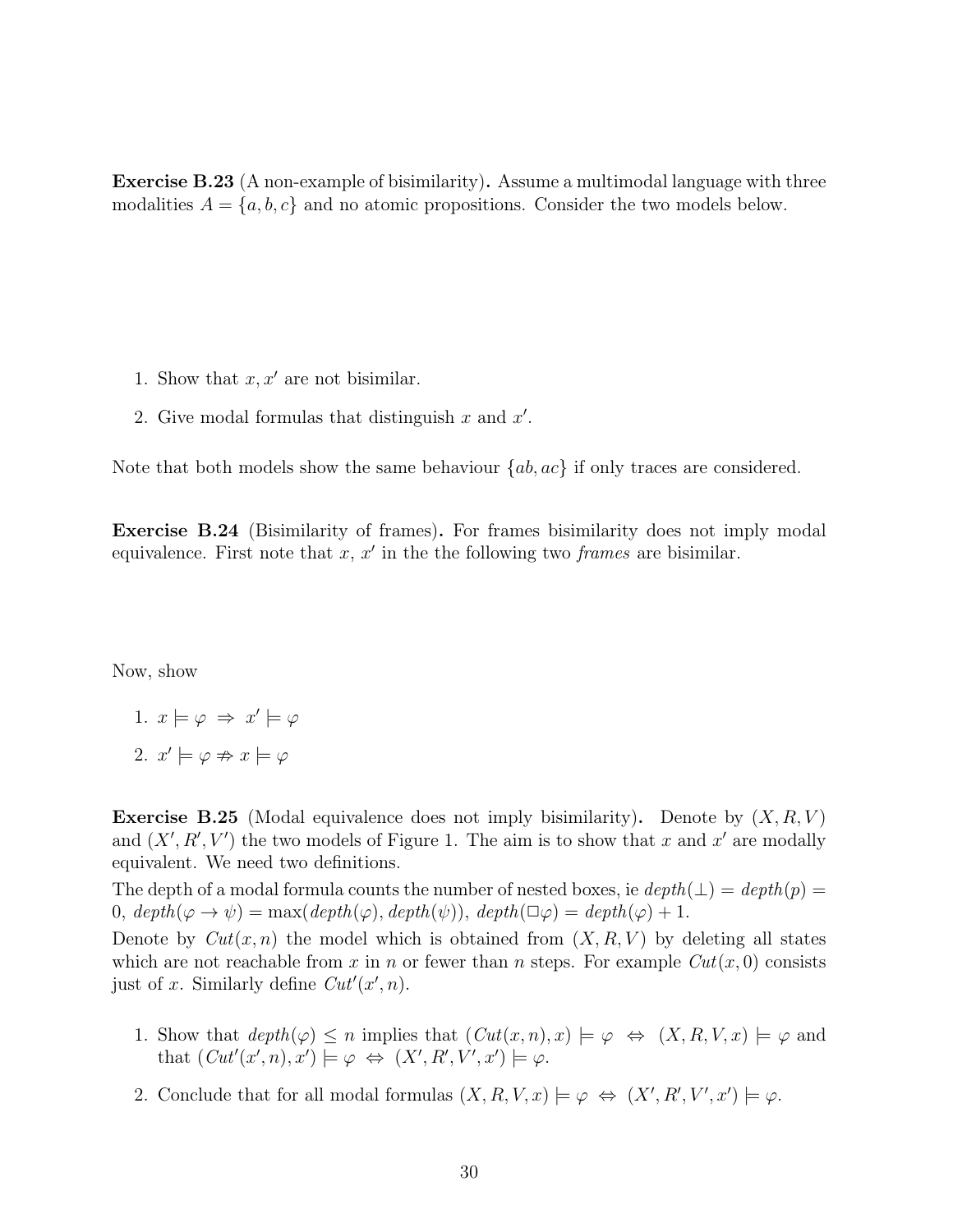#### B.5 Notes

For background on modal logic the reader is referred to Chapter 2 and 3 of Blackburn, de Rijke, Venema [6]. We just note that bisimulation goes back, in its functional form, to Segerberg [34], and in its relational form to van Benthem [37]; Theorem B.18 can be found in Barwise and Moss [5], Theorem B.19 is due to Hennessy and Milner [17], and Theorem B.20 to van Benthem [37, 38].

## C Proofs and Answers to Exercises

**Theorem 2.7** The categories  $\text{Fin}^{\text{op}}$  and  $\text{BA}_{\text{fin}}$  are equivalent.

*Proof.* We have to show that  $e : A \rightarrow PSA$  is an isomorphism of Boolean algebras for all finite  $A \in BA$ . First, e is a homomorphism because e is induced by homming into a dualising object.

e injective: We have to show that if  $a \not\leq b$ , then there is a point  $p : A \rightarrow 2$  such that  $pa = 1$ and  $pb = 0$ . Define  $pc = 1$  for all  $c \geq a$ . Check that p is a BA-morphism.

e surjective: Let  $p : A \to 2$  be a BA-morphism. Show that there is  $a \in A$  such that  $pb = 1$ iff  $b \ge a$  and that a is an atom. Conclude that  $p = \hat{a}$ .  $\Box$ 

## References

- [1] S. Abramsky. Domain theory in logical form. Ann. Pure Appl. Logic, 51, 1991.
- [2] S. Abramsky and A. Jung. Domain theory. In Handbook of Logic in Computer Science. OUP, 1994.
- [3] P. Aczel and N. P. Mendler. A final coalgebra theorem. In Category Theory and Computer Science, volume 389 of LNCS, 1989.
- [4] A. Baltag. A logic for coalgebraic simulation. In CMCS'00, ENTCS 33, 2000.
- [5] J. Barwise and L. Moss. Vicious Circles. CSLI, 1996.
- [6] P. Blackburn, M. de Rijke, and Y. Venema. Modal Logic. CUP, 2001.
- [7] M. M. Bonsangue. Topological Dualities in Semantics. PhD thesis, Vrije Universiteit Amsterdam, 1996.
- [8] C. Brink and I. M. Rewitzky. A Paradigm for Program Semantics: Power Structures and Duality. Cambridge University Press, 2001.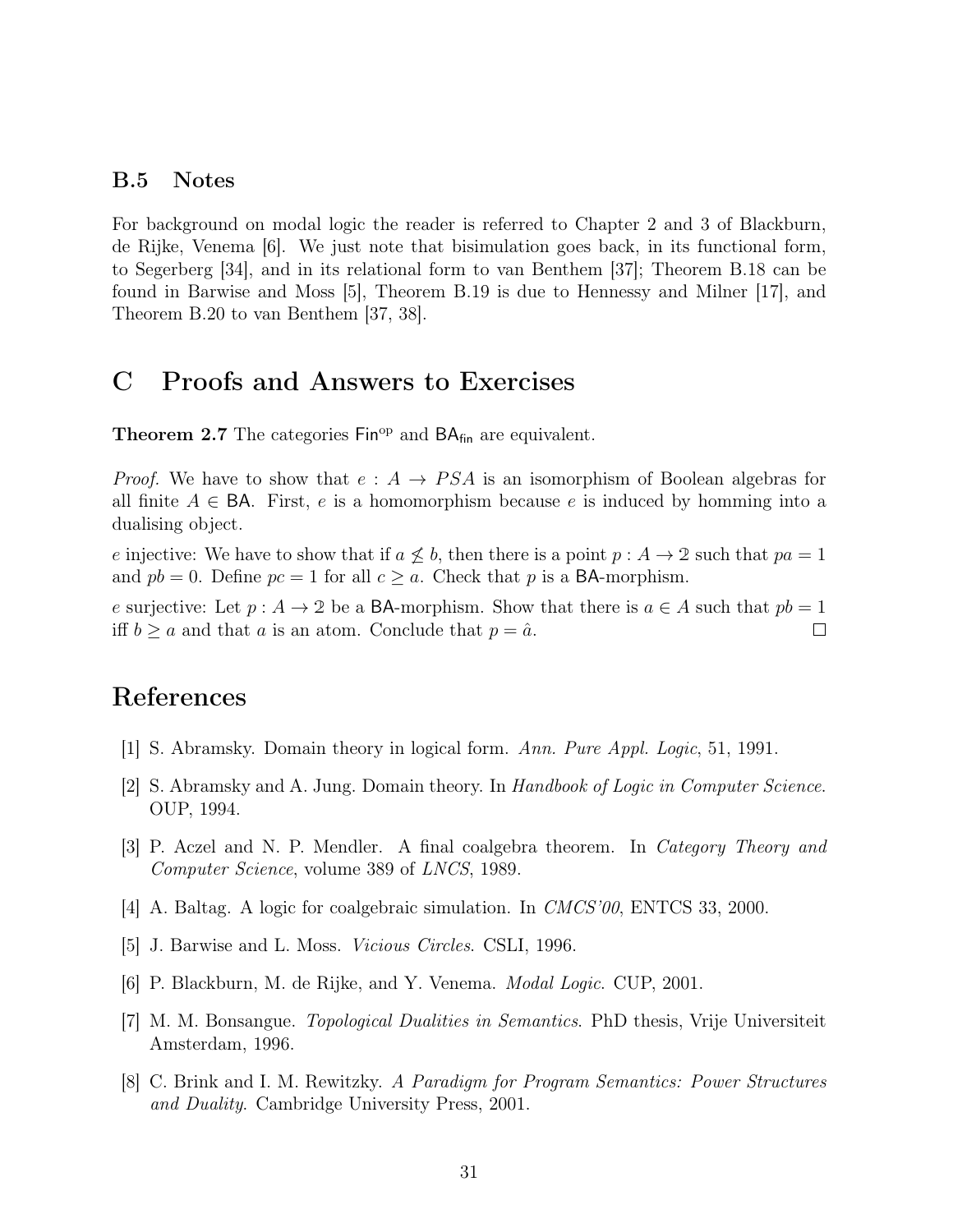- [9] A. Chagrov and M. Zakharyaschev. Modal Logic. Clarendon Press, 1997.
- [10] C. Cîrstea. On specification logics for algebra-coalgebra structures: Reconciling reachability and observability. In  $F \text{o} S \text{S} \text{a} \text{C} \text{S}' \text{0} \text{2}$ , LNCS 2303, 2002.
- [11] B. A. Davey and H. A. Priestley. Introduction to Lattices and Order. CUP, 1990.
- [12] E.A. Emerson. Temporal and modal logic. In Handbook of Theoret. Comput. Sci., volume 1. Elsevier, 1990.
- [13] J. Font, R. Jansana, and D. Pigozzi. A survey of abstract algebraic logic. Studia Logica, 74, 2003.
- [14] R. Goldblatt. Metamathematics of modal logic I. Reports on Mathematical Logic, 6, 1976.
- [15] R. Goldblatt. Logics of Time and Computation, volume 7 of CSLI Lecture Notes. CSLI, 1992. Second Edition.
- [16] R. Goldblatt. A calculus of terms for coalgebras of polynomial functors. In CMCS'01, ENTCS 44, 2001.
- [17] M. Hennessy and R. Milner. Algebraic laws for nondeterminism. Journal of the Association for Computing Machinery, 32, 1985.
- [18] B. Jacobs. Many-sorted coalgebraic modal logic: a model-theoretic study. Theor. Inform. Appl., 35, 2001.
- [19] P. Johnstone. Stone Spaces. Cambridge University Press, 1982.
- [20] B. Jónsson and A. Tarski. Boolean algebras with operators, part 1. Amer. J. Math., 73, 1951.
- [21] B. Jónsson and A. Tarski. Boolean algebras with operators, part 2. American Journal of Mathematics, 74, 1952.
- [22] M. Kracht. Tools and Techniques in Modal Logic. Elsevier, 1999.
- [23] F. Kröger. Temporal Logic of Programs. Springer, 1987.
- [24] C. Kupke, A. Kurz, and D. Pattinson. Algebraic semantics for coalgebraic logics. In  $CMCS'04$ .
- [25] C. Kupke, A. Kurz, and Y. Venema. Stone coalgebras. In CMCS'03, volume 82 of ENTCS, 2003.
- [26] A. Kurz. Coalgebras and Modal Logic Course Notes for ESSLLI 2001. University of Helsinki, 2001.